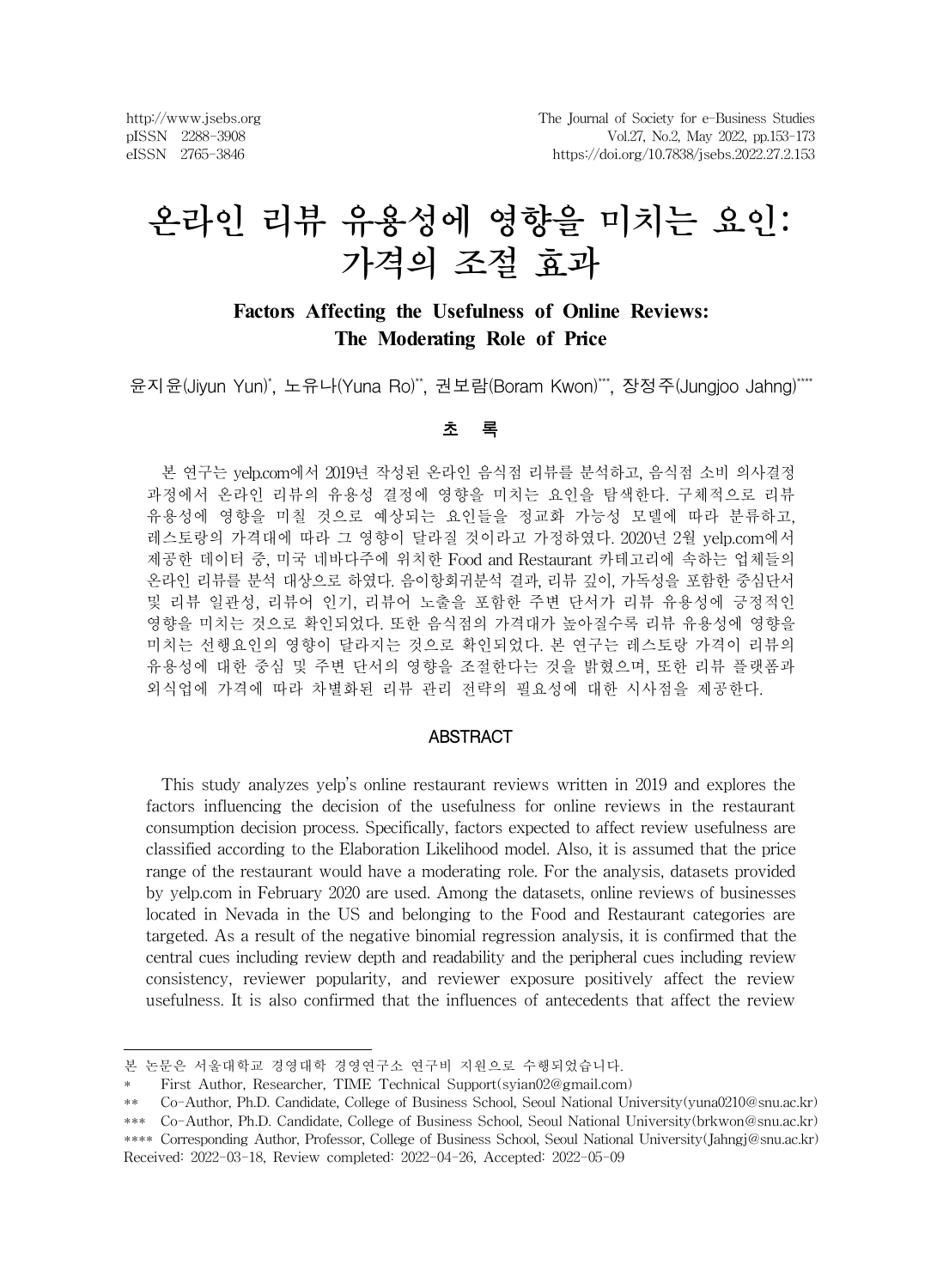restaurant prices moderate the effect of the central and peripheral cues on the review usefulness. It also provides implications for the need for price-differentiated review management strategies by review platforms and restaurant businesses.

키워드:리뷰 유용성, 정교화 가능성 모델, 옐프닷컴, 가격 Review usefulness, Elaboration Likelihood Model, Yelp.com, Price

### 1. Introduction

With the advent of the Internet and the development of digital technology, consumers check online reviews and star ratings with various devices before purchasing products. After purchasing, they leave rating stars and reviews based on their experiences for other consumers. It has become a daily routine for people to share their experiences and opinions online. As the web community is formed by voluntarily gathering and participating in activities with people having common interests and purposes without time and space constraints, consumers are more likely to trust information provided by people like 'me' without a commercial intention. It was found that the majority of online consumers accept the content of the review as it is and have a purchase intention based on the reviews of other consumers [28].

Online review is one of the most important sources of information not only for consumers of search goods but also experience goods. Considering the characteristics that experience goods are difficult to evaluate before purchase [21], it can be said that the importance of online reviews is greater in experience goods. In the case of choosing restaurants, it is considered

that consumers are relatively highly dependent on online reviews [3] because it is common in everyday life, and various factors are needed to assess such as price, taste, service, atmosphere, and location, etc. Many researchers have recognized the importance of online review of restaurants and conducted related studies [24, 27, 31, 42], but there is a lack of studies dealing with restaurant characteristics such as price context, which is a very critical point for decision-making.

Therefore, this study analyzes the online restaurant reviews to examine what factors affect the usefulness of online reviews for better understanding the restaurant consumption decision process using a dataset from yelp which is one of the leading restaurant review websites in the United States. Through the Elaboration Likelihood Model, independent variables are classified with central and peripheral cues and examined whether the influence of each cue on the usefulness varies depending on the price range of the restaurants which is a moderator. Although the review characteristics affecting the review usefulness of experience goods and the moderating effect on price context were verified in a few related researches [39, 44], this study differentiated in that the research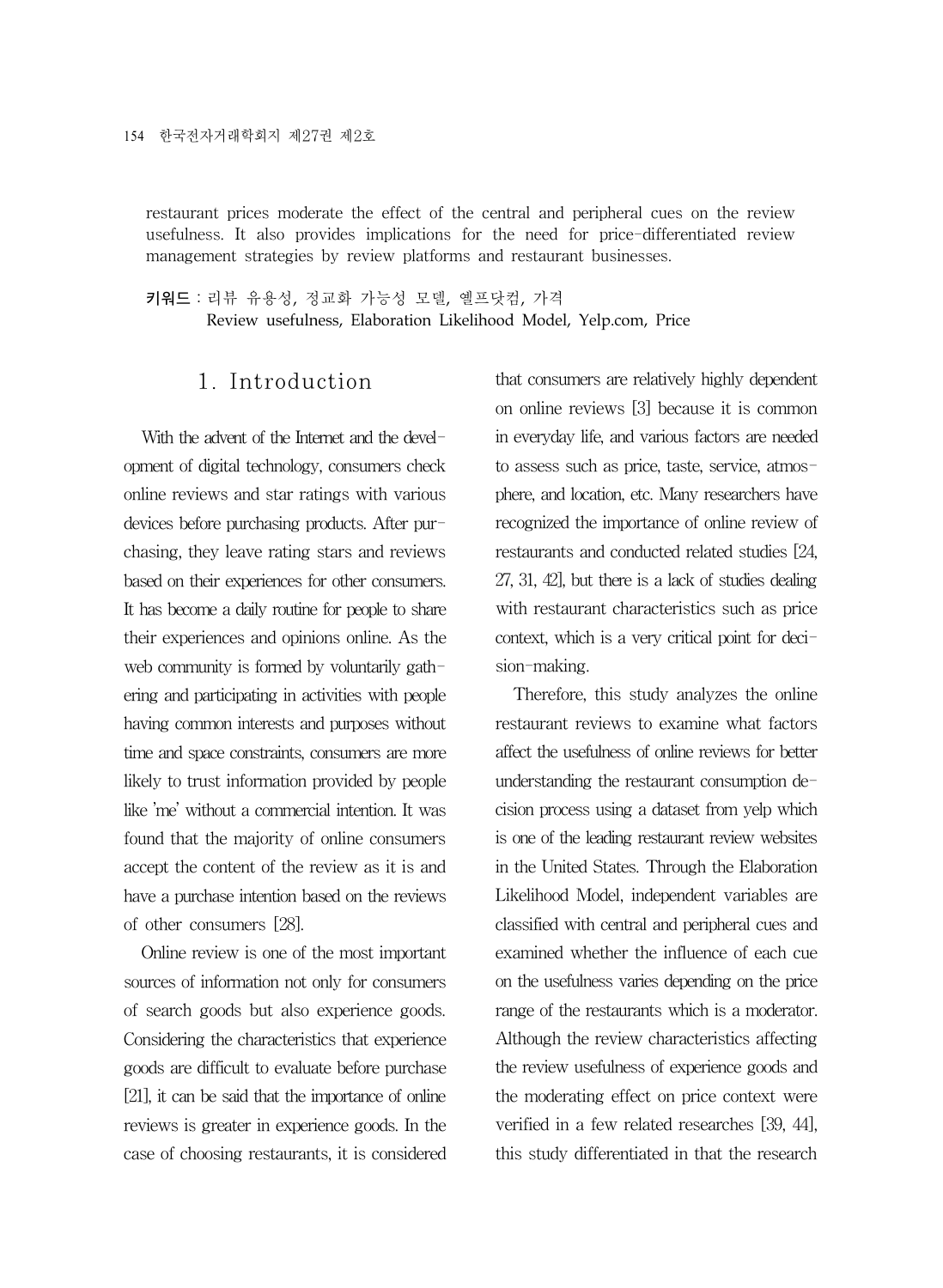model was constructed including a qualitative factor such as review sentiment not covered in the previous studies and much more reviews were analyzed in this study. In addition, the central and peripheral cues of online reviews were not just distinguished by the characteristics of the review and reviewer in this study. Based on the results, the research aims to contribute theoretically and practically by expanding related studies and providing new implications.

# 2. Literature Review

# 2.1 Online Reviews and Review Usefulness

One of the most important concepts in online review research is the usefulness of the review, which means that a reader recognizes that the review is useful and helpful [36]. Depending on how well an online review is written, some reviews are considered more valuable than others [35]. It is important for online platforms to keep useful reviews on websites, especially in the hospitality industry. Since it is difficult to grasp information on the quality of a product for experience goods [5], online reviews are especially important in the hospitality field, which sells products that value user emotions and experiences [36]. Several famous review websites (such as yelp.com, tripadvisor.com) ask consumers how useful each review is and

specify the number of total votes earned from other consumers at the same time. From the consumer's point of view, usefulness voting is not only a diagnostic indicator to distinguish useful reviews from other reviews [30], but also a signal that allows users to filter numerous reviews efficiently [13]. Additionally, from a retailer or platform perspective, useful reviews have the potential to increase the number of customer visit, increase the time spent on the platform, and ultimately drive business revenue [13, 25].

With the increasing effort to find useful reviews amid the flood of information, many existing studies have investigated factors and patterns that influence reviews to identify usefulness of reviews. According to previous studies, review attributes (e.g., words count of review text, star rating, readability) and reviewer attributes (e.g., reviewer identity disclosure, elite awards) have a significant impact on perceived usefulness of online reviews [1, 25, 30]. However, previous studies have limitations in that they do not sufficiently consider the qualitative factors of review contents or the attributes of place. In order to identify factors that have a positive relationship with the usefulness of online reviews, it is necessary to focus on qualitative factors such as readability and review sentiments. In addition, place attributes are an important consideration, as customer expectations may differ depending on attributes of the place being reviewed. In this context, this study intends to supplement the limitations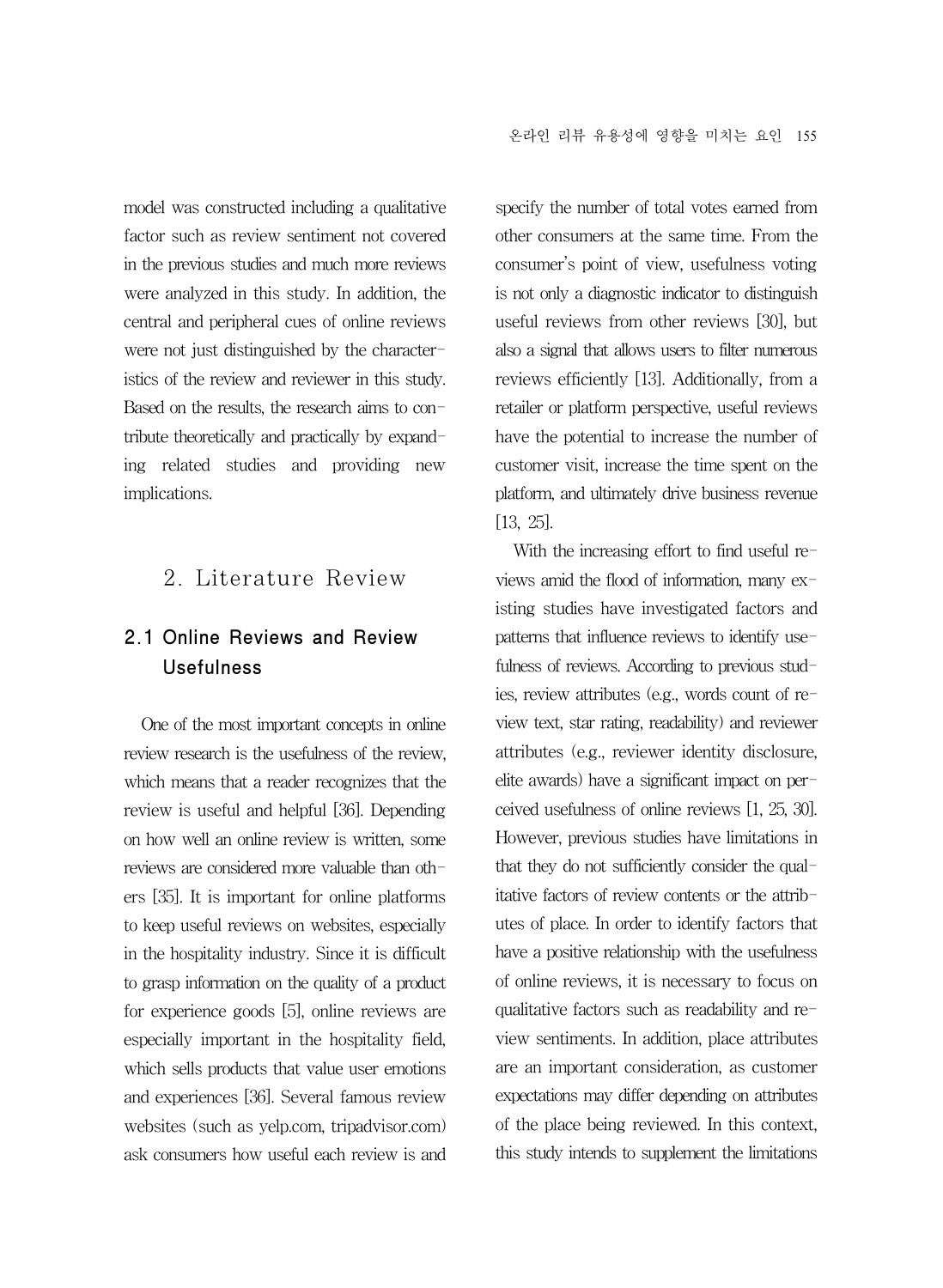of previous studies, considering that customers' expectations will be different depending on the price range of restaurants.

#### 2.2 Elaboration Likelihood Model

The Elaboration Likelihood Model (ELM) explains the human cognitive processing of information through central cues and peripheral cues. According to Petty and Caciopo [34], ELM utilizes central cues when users need to think logically for information processing, while peripheral cues are used when users are persuaded by existing ideas or superficial cues.

In the many studies of online reviews, ELM has been adopted to understand consumers' information processing. Based on ELM, the effect of online review attributes on product attitude [23], purchase intention [33], and review usefulness [1, 12, 26] has been investigated. In these studies, the central cue is the content of the message use in the systematic and significant information processing [4], which can be seen as the content of the review text(e.g., word count, readability). The peripheral cue indicates the information used in intuitive and improvised information processing [4]. For the peripheral cues, review consistency and reviewer exposure are considered. Fileri et al. [12] investigated how central and peripheral cues in online customer reviews affect information diagnosticity and Lopes et al. [26] investigated the relative importance difference of the message cues to perceived review usefulness based on insights from ELM. Baek et al. [1] revealed how the relationship between central cue, peripheral cues and review usefulness was influenced by product characteristics (search and experience) and price. In a previous study, consumers recognized the usefulness of reviews through central cues when purchasing exploratory goods or expensive products, while they recognized usefulness through peripheral cues when purchasing experiential or inexpensive products [1].

In this study, based on the results of previous studies, we tried to not only classify the attributes of reviews into central cues and peripheral cues, but also to confirm that online reviews are perceived differently depending on restaurant prices. Specifically, the study reveals that the effect of review factors on usefulness was different according to the high and low price of a restaurant. Considering the lack of research focusing on the price of experience goods in the ELM literature, it could have important implications for understanding consumer information processing.

# 3. Research Hypothesis

In this study, based on the ELM, we would like to divide the factors that affect the usefulness of the review into the central and peripheral cues, and to see if the price range of the restaurant can moderate the relationship between the cues and the usefulness of the review. The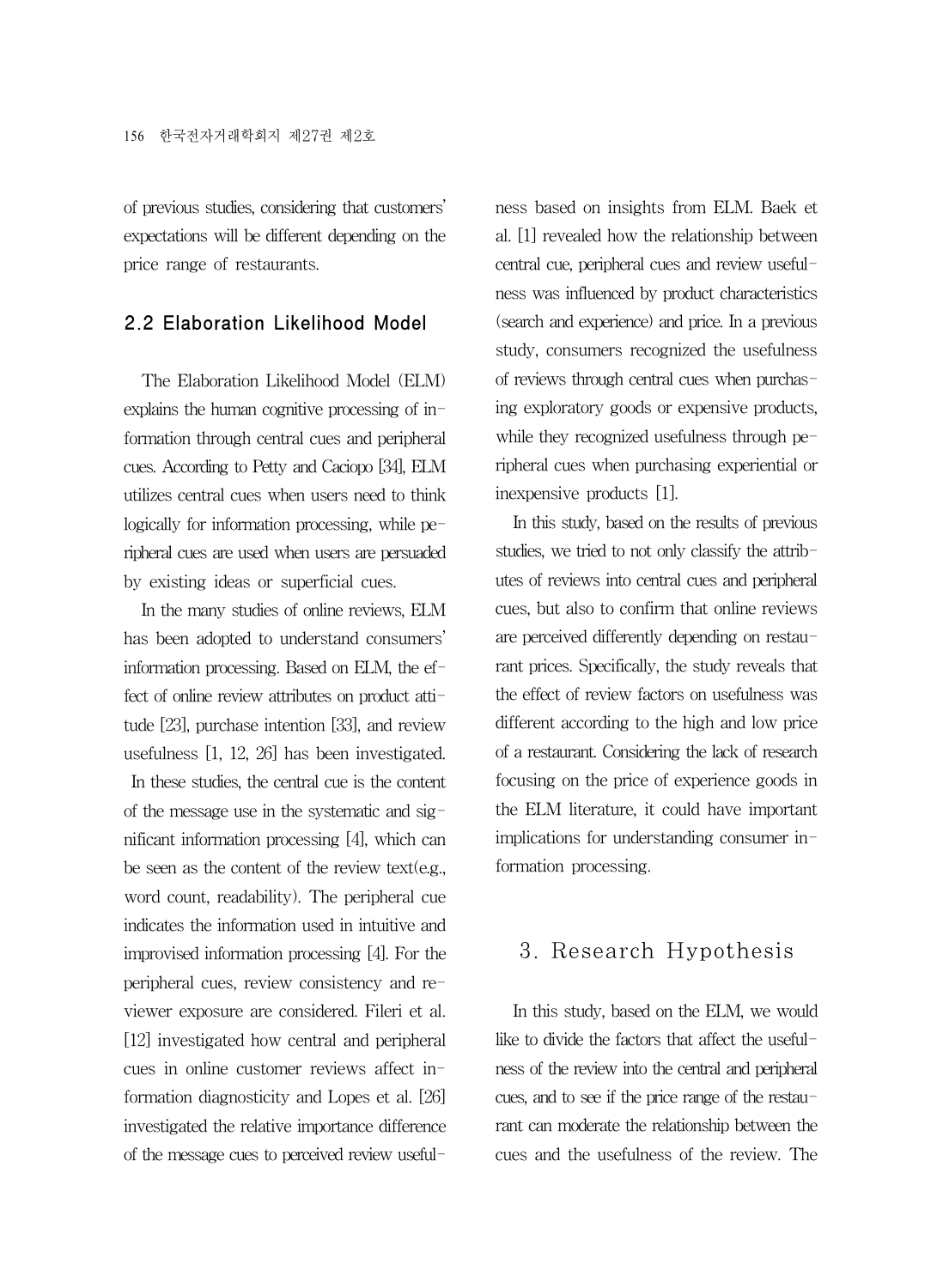

<Figure 1> Research Model

research model is as shown in <Figure 1>.

#### 3.1 Central Cues

Sentiment analysis generally refers to a method of identifying whether a review has a positive or negative opinion by mining the text of a review for a specific product and or services [43]. There are many studies related to the usefulness of the review with the positive and negative sentiment of the review message. However, there are conflicting views in the sentiment analysis of review texts which affects the usefulness of reviews. Some studies argued that negative sentiment has a significant impact on review usefulness [18, 29], while others argued that positive sentiment has significant impact [9, 10]. However, in this paper, the hypothesis is formulated based on the argument that positive sentiment of review message effects review usefulness.

H1a: Positive sentiment of the review text

has a positive effect on the review usefulness.

Mudambi and Schuff [30] used the number of words in review messages as a tool to measure the depth of online reviews, and found a linear relationship between the number of words in online reviews and the usefulness of reviews. They showed that the longer the reviews are written, the more useful they are, because the content of the reviews provides the information needed to make purchasing decisions for consumers. Johnson and Payne [16] noted that the longer the review is, the more likely it is to contain additional clues to evaluate the product, which means the information diagnosticity is high. Kim et al. [17] also concluded in their study that the length of the review is an important factor in evaluating the usefulness of the review. Furthermore, for experience goods, descriptive and long narrative writing style of reviews are more helpful in explaining the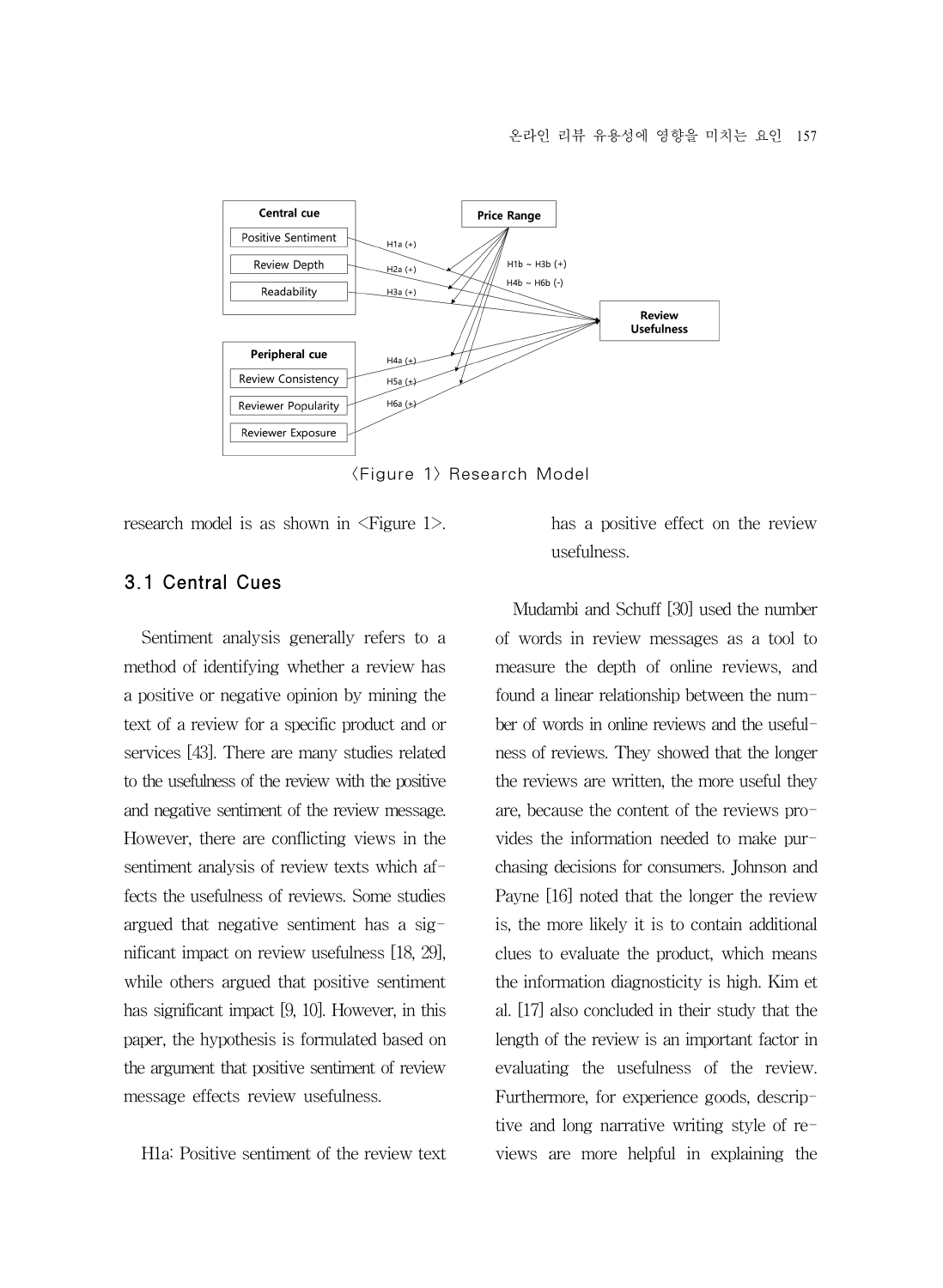product's experience. Cho and Yi [8] argued that the effect of review length on the usefulness of the review can be different depending on characteristics of the product and the effect is stronger when the review is about experience goods. In this study, the following hypothesis is formulated using the number of words in the review text to measure the depth of the review based on the previous studies.

# H2a: Review depth has a positive effect on the review usefulness.

Online review is an information resource that is used to gain knowledge of the products or services that consumers want to purchase. Understandability is an important qualitative factor that shows how customers accept online information from social media platforms [25]. However, according to the Selective Attention theory, people optionally respond only to messages that are essential due to limitations in information processing [37]. People usually selectively read review messages that are easy to read because they are limited in time and resources when reading reviews. Fang et al. [11] stated that a concise and easy-to-understand writing style had a positive effect on perceived usefulness, and also revealed that the increase in text readability had a positive effect on usefulness. Therefore, it can be inferred that the readability of review messages can be evaluated as an important factor in assessing whether

#### a review is useful or not.

H3a: The high readability of the review text has a positive effect on the review usefulness.

#### 3.2 Peripheral Cues

Mudambi and Schuff [30] analyzed the relationship between review scores and the usefulness of reviews and found that in the case of search goods, the lower or higher the score of reviews, the more useful the reviews are. However, Baek et al. [2] showed that the score of the review does not simply affect the usefulness of the review, but how consistent the score of the review with the average score of the existing reviews affects the usefulness of the review. In addition, Cheung et al. [7] showed that the higher the consistency of information, the greater the reliability of e-WOM (electronic-Word Of Mouth). In other words, previous studies defined review consistency as a given score of a review similar to the average score of the entire reviews, and found that this affects usefulness. Review readers think the review is more reliable when the review is consistent. Therefore, it can be inferred that the consistency of review scores has a positive effect on usefulness.

H4a: Review consistency has a positive effect on the review usefulness.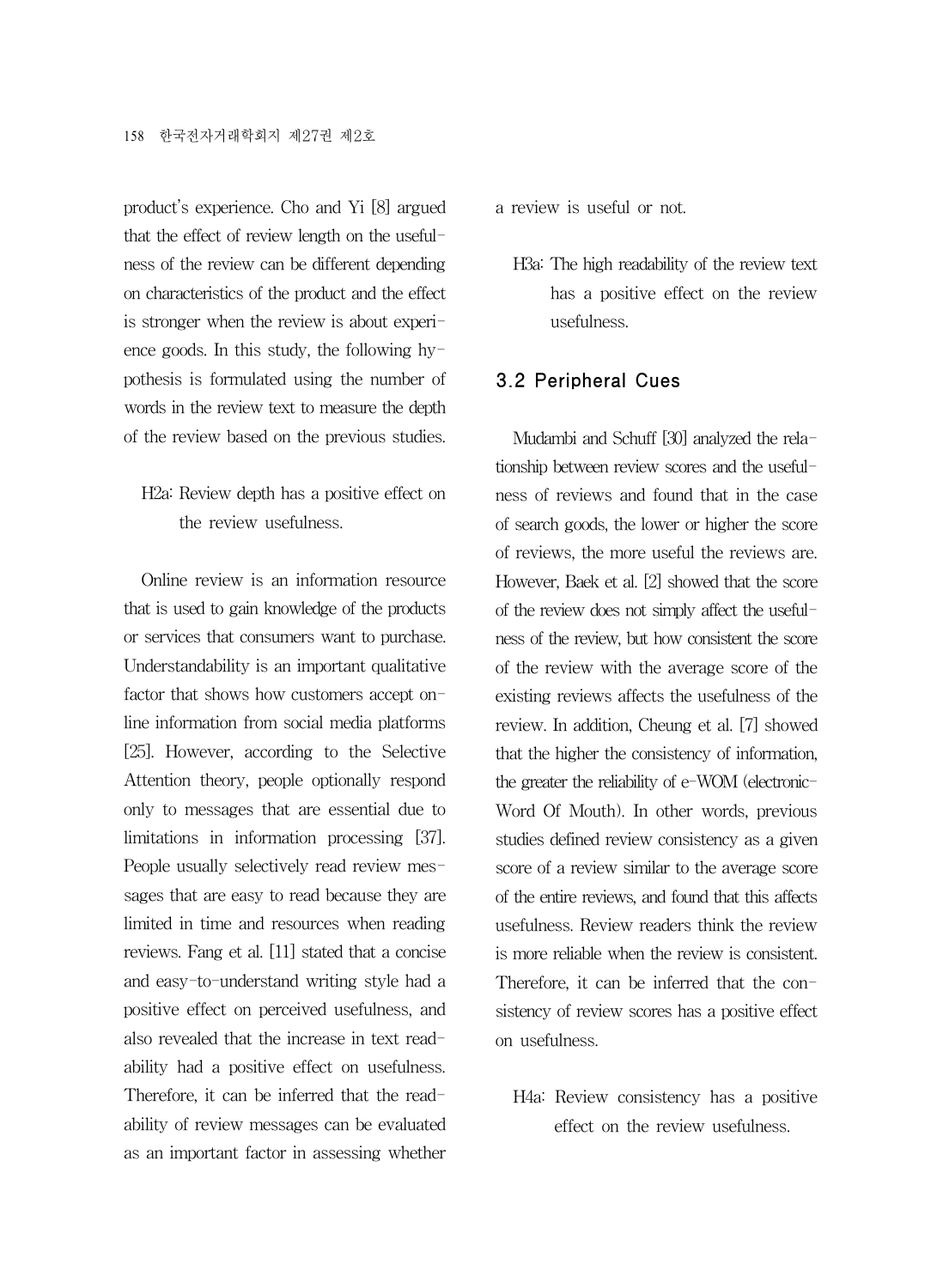According to Chaiken [4], source credibility is the recipient's trust in the source of information, and the key factor in evaluating the usefulness of online reviews depends on whether consumers trust the source of information [6]. Park and Lee [32] found that it is difficult for consumers to grasp the source credibility of e-WOM because the information provider's attributes, such as name or appearance alone cannot be the standard for determining reliability. Nevertheless, the information provider has a significant impact on consumer preferences and choices [15]. As part of solutions to enhance the intimacy and reliability of information providers and consumers by eliminating anonymity problems, the review websites not only provide basic information of reviewers, but also provide a ranking list based on various factors or allow users to follow each other to build social networks. On Yelp, users can be "Friends" with other reviewers, or "Follow" the desired person to form an online relationship connection. It is assumed that the more people follow, the greater the reviewer's network is, which indicates that the reviewer's review is evaluated to be useful. In fact, Cheng and Ho [6] found that the number of followers of the reviewer has a positive impact on the usefulness of the review. This study expects that the higher popularity derived from the number of followers, the more positive the review usefulness.

H5a: Reviewer popularity has a positive

effect on the review usefulness.

The exposure degree of the reviewer is a representative factor of the peripheral cues, constituting the characteristics of the reviewer. Mostly, people consider online reviews written by experts are more useful than non-experts, which have a significant impact on attitudes on purchase intention [20]. With the restricted clues, users cannot identify the provider's background or characteristics that they need for verifying the degree of provider's knowledge of the product online. Therefore, the reviewer's assessment of expertise is dependent on their past behaviors [40]. Kwon and Yi [19] found that high level of reviewer exposure, which means a review from reviewers who posted a lot, has a positive impact on the usefulness of the review because users are familiar with those reviewers. This can be inferred that the higher the number of reviews written by the reviewer, the higher the exposure level of the reviewer, which has a positive effect on its usefulness.

H6a: Reviewer exposure has a positive effect on the review usefulness.

# 3.3 Moderating Effects of Price Range

Price is an extrinsic cue of products and services and has a great influence on quality evaluation [38], and consumers have different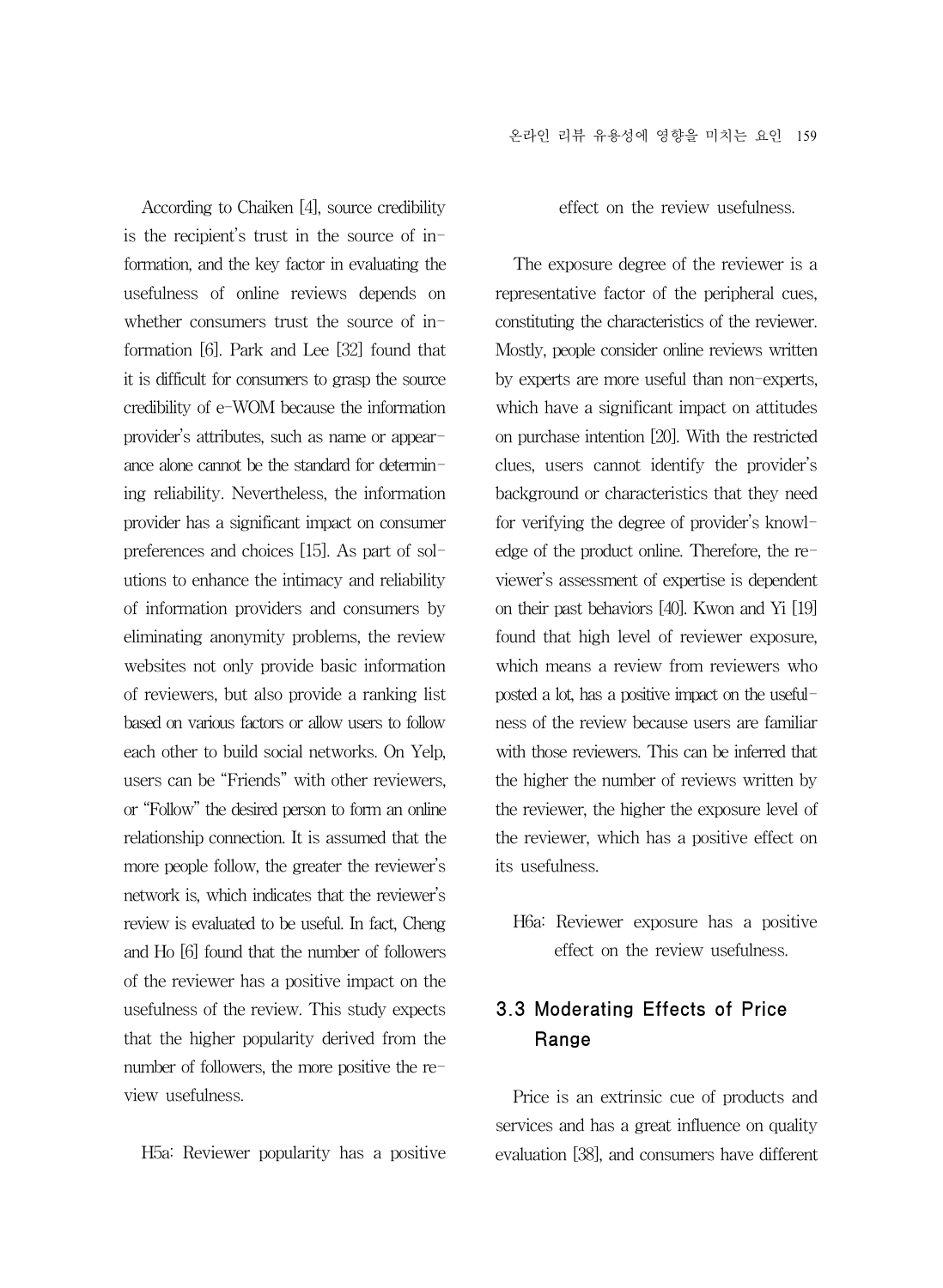expectations of quality and service according to price. Several studies have considered the effects of product price on factors affecting the usefulness of reviews [2, 28, 41]. In particular, Baek et al. [1] considered the type and price of the product but found that the difference of search goods or high price and experience goods or low price. They argued that online consumers perceived online reviews as useful through central cues when purchasing search goods or expensive products, while through peripheral cues when purchasing experience goods or low-priced products. In the context of the review usefulness in experience goods, there are Zhu et al. [44] and Wang et al. [39]'s works considering the moderating effect of the price-related factor. Zhu et al. [44] studied the influence of reviewer-related factors of hotel reviews on review usefulness according to price and suggested that the effect of reviewer online attractiveness increases but the effect of reviewer expertise decreases as price increases. Meanwhile, Wang et al. [39] examined that price cues in hotel reviews effect on review helpfulness(usefulness) dependent on hotel class. They found that for low-class hotels, price cues within the reviews have more helpful(useful) votes than the reviews without price cues. The previous studies that dealt with the price as a moderating variable individually provided important insights that depending on the price, the cues that affect consumer decision-making might change, but did not show consistent and comprehensive results in terms

of information processing of reviews on experience goods.

Based on Baek et al. [1], we assume the effect of central cues on the usefulness of review is greater in reviews with the highpriced restaurant than in those with the low-price restaurant. Conversely, the effect of peripheral cues on the usefulness of review is weaker in reviews with the high-priced restaurant than in those with the low-priced restaurant. The established individual hypotheses for the moderating effect of price as follows.

- H1b: The effect of review's positive sentiment on the review usefulness is greater in reviews with the highpriced restaurant than in those with the low-priced restaurant.
- H2b: The effect of review depth on the review usefulness is greater in reviews with the high-priced restaurant than in those with the low-priced restaurant.
- H3b: The effect of high readability of the review text on the review usefulness is greater in reviews with the high-priced restaurant than in those with the low-priced restaurant.
- H4b: The effect of review consistency on the review usefulness is weaker in reviews with the high-priced restaurant than in those with the low-priced restaurant.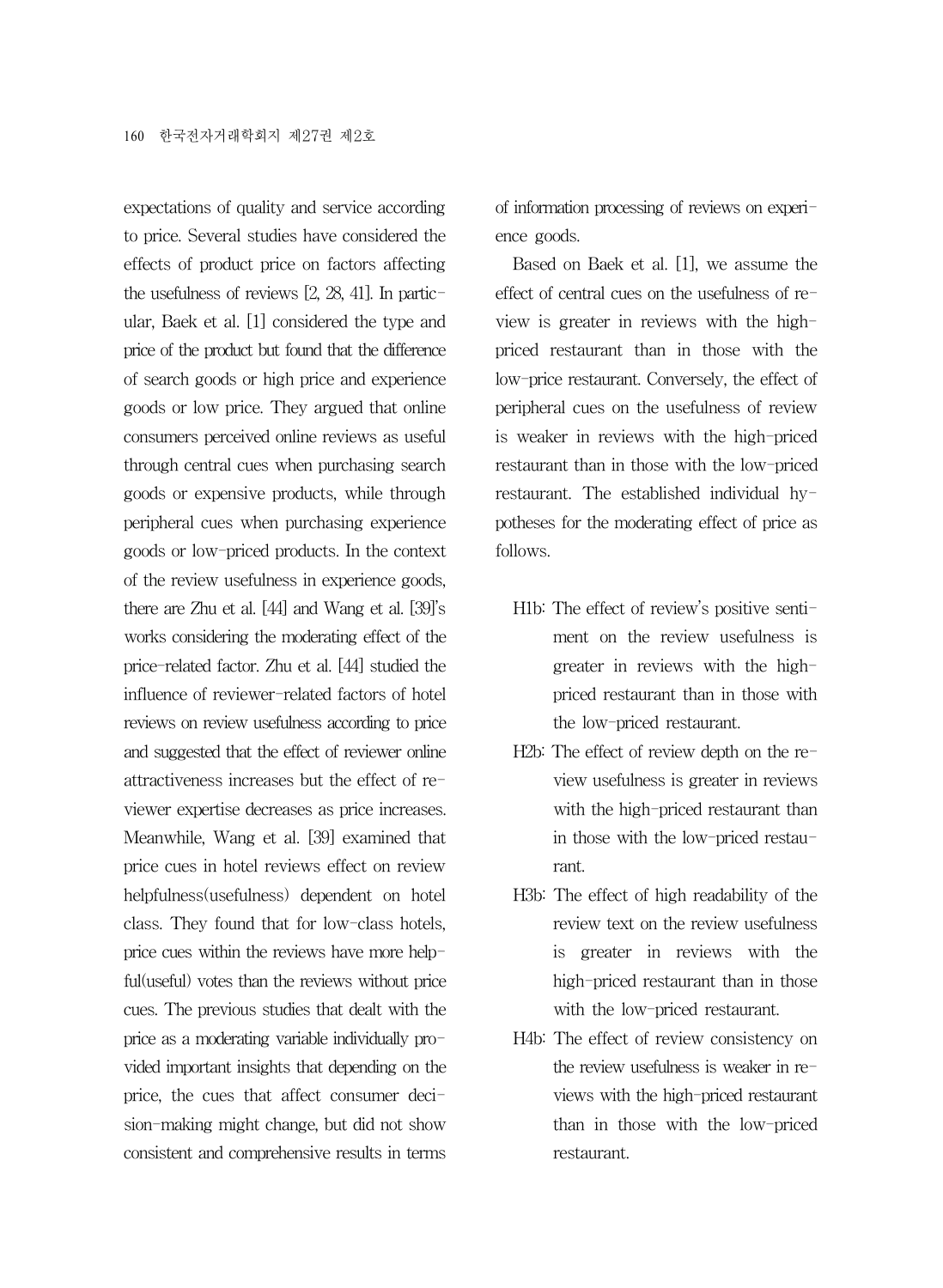- H5b: The effect of reviewer popularity on the review usefulness is weaker in reviews with the high-priced restaurant than in those with the low-priced restaurant.
- H6b: The effect of reviewer exposure on the review usefulness is weaker in reviews with the high-priced restaurant than in those with the low-priced restaurant.

# 4. Research Methods

#### 4.1 Data

This study used business, review, and user json file datasets provided by Yelp.com on its website in February 2020. We have selected online reviews for analyzing written in 2019 of the Food and Restaurant categories in Las Vegas. After excluding some reviews that were written for businesses other than regular restaurants, not written in English or difficult to recognize and distinguishing low and highpriced restaurants, 68,040 online reviews (2,062 restaurants and 48,563 reviewers) were collected to verify the research model. We also collected data such as business IDs, restaurant star rating, the number of restaurant reviews, review texts, review star rating, user friend lists, total number of reviews of reviewer, and average star rating users gave to the restaurants as well.

#### 4.2 Measurement

Using the review information provided at Yelp.com, the dependent variables used in this study are the online review usefulness, which is measured by counting the number of online users who voted for the review as useful [11, 13, 25]. Independent variables are divided into central and peripheral cues along the ELM.

The central cues are positive sentiment, review depth, and readability. The score of positive sentiment analysis is calculated using the LIWC (Linguistic Inquiry and Word Count) Program [22]. The number of words for each review is counted for the depth of the review [11, 25, 30]. The readability of the review is analyzed by scoring the reviews through the Flesch-Kincaid readability tests [13], and the higher the readability value, the more difficult it is to read.

Peripheral cues include the review consistency, reviewer popularity, and reviewer exposure. The consistency of the review is calculated as the absolute value of the star rating given by each reviewer in 1-5 stars subtracted from the restaurant's average star rating granted by the entire reviewer. The popularity of the reviewer is calculated based on the number of friends a reviewer has. The reviewer's exposure level is collected by the total number of reviews written by the reviewer [8]. Finally, the price range of restaurants as a moderating variable, is shown at the restaurant's page on Yelp.com. The restaurant information shows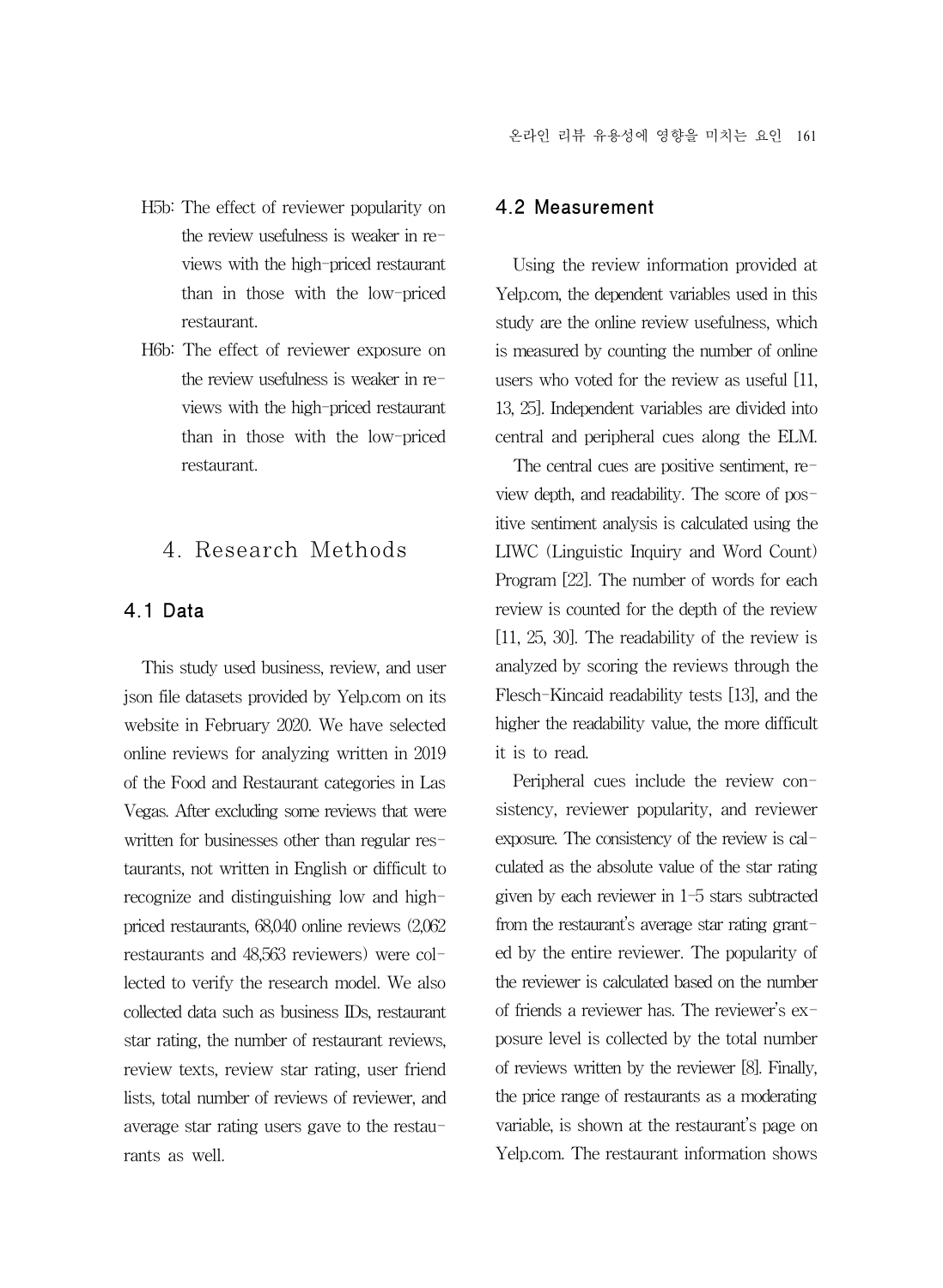| Variables           | Descriptions                                                                                                         | Format      |
|---------------------|----------------------------------------------------------------------------------------------------------------------|-------------|
| <b>Usefulness</b>   | Number of votes for usefulness                                                                                       | Numerical   |
| Price Range         | Whether price range is low (Number of $\frac{1}{2}$ signs is 1) or high<br>(Number of $\frac{6}{3}$ signs is 3 or 4) | Categorical |
| Readability         | How easy review text is to read and understand                                                                       | Numerical   |
| Positive Sentiment  | Whether review is positive                                                                                           | Categorical |
| Review Depth        | Number of words in review                                                                                            | Numerical   |
| Review Consistency  | How much review rating of the review differs from average<br>review rating of restaurant                             | Numerical   |
| Reviewer Popularity | Number of friends of reviewer                                                                                        | Numerical   |
| Reviewer Exposure   | Number of reviews written by reviewer                                                                                | Numerical   |

|  |  | <table 1=""> Description of variables</table> |  |  |
|--|--|-----------------------------------------------|--|--|
|--|--|-----------------------------------------------|--|--|

the approximate per capita price of a restaurant with a \$ sign.

# 5. Analysis

# 5.1 Descriptive Statistics and Correlation Analysis

As mentioned in 4.1, restaurant reviews in Las Vegas were used in the dataset provided by yelp to verify the research model. The distribution of the restaurants according to the price range can be found in <Table 2>. In this study, to analyze the moderating effect of price range (low and high), restaurants with less than \$10 (\$) were set as low-priced restaurants, and restaurants with prices of more than \$31 (\$\$\$ and \$\$\$\$) were set as high-priced restaurants.

#### <Table 2> Price Range Distribution of Restaurants in Las Vegas

| Price range               | Number of restaurants $(\%)$ |
|---------------------------|------------------------------|
| $$$ (Under $$10$ )        | 1,866 (49%)                  |
| $$$$ (\$11 ~30)           | 1,771 (46%)                  |
| $$$ \$\$\$ $$$ (\$31 ~60) | 143 (3.7%)                   |
| \$\$\$\$ (Over \$60)      | 53 (1.3%)                    |

| Variables           | Mean     | SD <sub>.</sub> | Min | Max    |        |
|---------------------|----------|-----------------|-----|--------|--------|
| <b>Usefulness</b>   | 328.4367 | 2561.4030       |     | 85,360 | 68,040 |
| Positive Sentiment  | 0.3609   | 0.4803          |     |        | 68,040 |
| Review Depth        | 93.1827  | 89.3678         |     | 1,013  | 68,040 |
| Readability         | 10.3889  | 4.8144          |     | 389.52 | 68,040 |
| Review Consistency  | 2.9323   | 0.8104          |     |        | 68,040 |
| Reviewer Popularity | 112.0085 | 326.7446        |     | 8,716  | 68,040 |
| Reviewer Exposure   | 85,0051  | 256.5336        |     | 7.626  | 68,040 |

<Table 3> Descriptive Statistics of Variables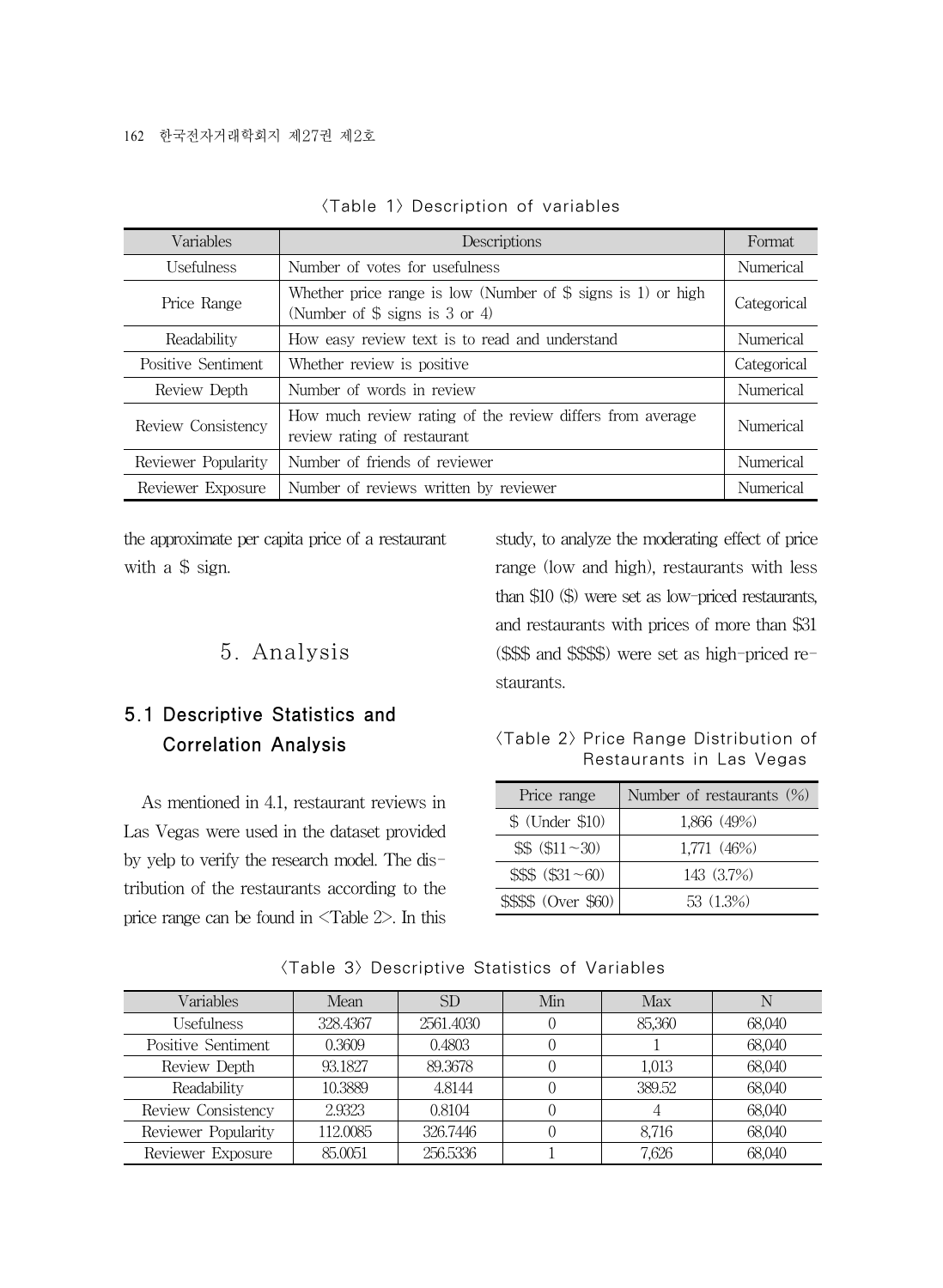<Table 3> shows descriptive statistics for the variables used in the analysis. The average usefulness of reviews was 328, the average number of words per review was 93.2, and the average positive sentiment score was 0.36 points. The difference in average rating of the restaurant was 2.93. points, and the average number of friends that reviewers had was 112.0, and the average number of reviews written by reviewers was 85.0.

Prior to regression analysis, Pearson correlation coefficient values were calculated and summarized as shown in <Table 4> in order to understand the correlation between variables. In this analysis, all correlation coefficient values were less than 0.8 and were found to be significant at the p-value level of 0.001. Therefore, it was found that there were no variables to be excluded from the regression analysis due to the high correlation between the variables. In addition, as a result of performing VIF verification to confirm multicollinearity, as shown in  $\langle \text{Table 4}\rangle$ , the VIF value was 5 or less, and it was determined that there was no multicollinearity problem between independent variables [14].

# 5.2 Result of Regression and Moderating Effect

This study used the negative binomial regression model to analyze independent variables that affect the usefulness of the review. The usefulness of the review (dependent variable) is in a form of total number of votes that the review has voted to be useful, which has a specific feature that allows only integer values above zero. It is known that the poisson and negative binomial regression models are more desirable to apply when the dependent variable is a count variable which exists only in a certain interval. However, because the variance of the data is in the form of over dispersion and the poisson regression model assumes that the

|         | Useful                | Pos Sen                | Rev Dep               | Read                  | Rev Con               | Rev Pop   | Rev Exp | VIF  |
|---------|-----------------------|------------------------|-----------------------|-----------------------|-----------------------|-----------|---------|------|
| Useful  | 1.0000                |                        |                       |                       |                       |           |         |      |
| Pos_Sen | $-0.0531$ *           | 1.0000                 |                       |                       |                       |           |         | 1.17 |
| Rev_Dep | $0.2074$ *            | $-0.318$ <sup>*</sup>  | 1.0000                |                       |                       |           |         | 1.24 |
| Read    | $0.0357$ *            | $0.0401$ *             | $0.0989$ <sup>*</sup> | 1.0000                |                       |           |         | 1.02 |
| Rev Con | $0.0408$ <sup>*</sup> | $0.1990*$              | $-0.0447$ *           | $0.0154$ *            | 1.0000                |           |         | 1.05 |
| Rev_Pop | $0.6085$ *            | $-0.0531$ *            | $0.2047$ *            | $0.0404*$             | $0.0611$ <sup>*</sup> | 1.0000    |         | 1.61 |
| Rev_Exp | $0.7023$ <sup>*</sup> | $-0.0664$ <sup>*</sup> | $0.2518$ *            | $0.0409$ <sup>*</sup> | $0.0827$ *            | $0.6113*$ | 1.0000  | 1.65 |

<Table 4> Correlation Matrix and Values of Variance Inflation Factor (VIF)

Note: 1. Useful = Review Usefulness, Pos\_Sen = Positive Sentiment, Rev\_Dep = Review Depth, Read = Readability, Rev\_Con = Review Consistency, Rev\_Pop = Reviewer Popularity, Rev\_Exp = Reviewer Exposure 2.  $\mathrm{p} < 0.001$ .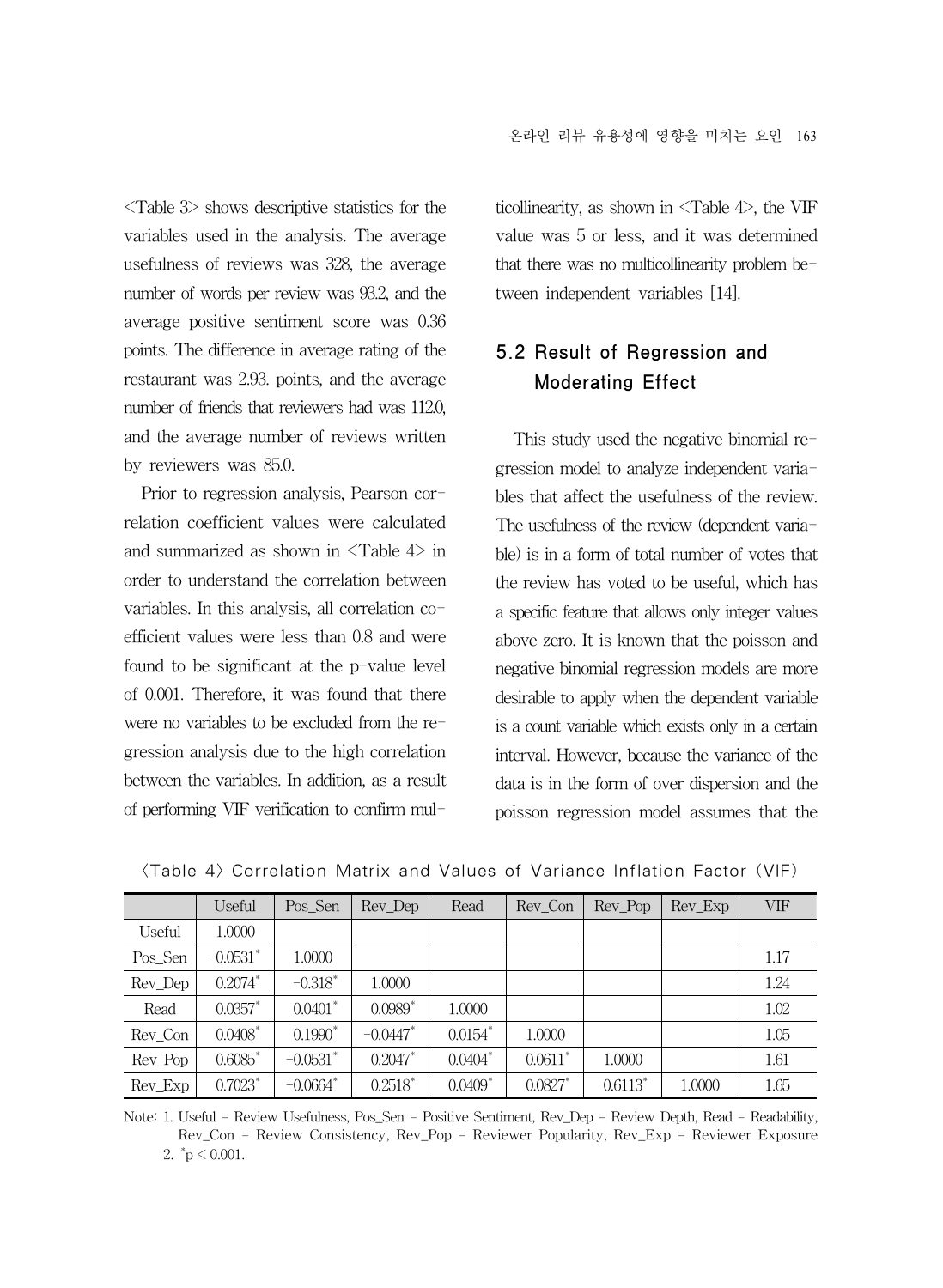mean and variance are the same, the negative binomial regression model is applied for the analyses [10].

<Table 5> shows the negative binomial regression results. The results of Model 1 show the effect of independent variables including reviewer popularity as one of the peripheral cues and moderating effect of the price range. All the central and peripheral cues (positive sentiment, review depth, readability, reviewer popularity) and a moderator, price range, were found to be significant predictors at the significance level of 0.001. Specifically, the hypotheses H2a, H3a, H4a, and H5a were supported, while the hypothesis H1a was found to have a negative  $(-)$  significant effect, resulting in contradictory results. For examining the moderating effect, it was found that all the interaction terms except for positive sentiment \* price range were significant at  $p \leq 0.01$ . Although review depth\* price range and readability\* price range were significant, the buffering interaction effects are shown. Therefore, the hypothesis H4b, H5b related to the moderating effect was supported. It can be seen that the effect of price range is evenly shown in the central and peripheral cues, and the effect of central and peripheral cues on review useful-

<Table 5> Results of Negative Binomial Regression

|                     | Model 1              |           | Model 2        |           |  |  |  |
|---------------------|----------------------|-----------|----------------|-----------|--|--|--|
|                     | Coef.                | <b>SE</b> | Coef.          | <b>SE</b> |  |  |  |
| Positive Sentiment  | $-.1504201**$        | .051459   | $-.0259207$    | .044431   |  |  |  |
| Review Depth        | $.0076407***$        | .000368   | $.0049817***$  | .000295   |  |  |  |
| Readability         | $-.0401410***$       | .004777   | $-.0251680***$ | .004976   |  |  |  |
| Review Consistency  | .1541272****         | .035763   | $.1055278***$  | .020898   |  |  |  |
| Reviewer Popularity | $.0056686***$        | .000143   |                |           |  |  |  |
| Reviewer Exposure   |                      |           | $.0144923***$  | .000507   |  |  |  |
| Price Range         | $.0250091***$        | .0111089  | .1774328*      | .085084   |  |  |  |
| Pos_Sen*PR          | $-.0031671$          | .021024   | $-.0269838$    | .018050   |  |  |  |
| Rev Dep*PR          | $-.0007000$ ***      | .000145   | $-.0003243**$  | .000109   |  |  |  |
| Read*PR             | $.0082384***$        | .001876   | $.0092460***$  | .002139   |  |  |  |
| Rev_Con*PR          | $-.0555410**$        | .019746   | $-.0043075$    | .013090   |  |  |  |
| Rev_Pop*PR          | $-.0007904***$       | .000199   |                |           |  |  |  |
| Rev_Exp*PR          |                      |           | $-.0015173***$ | .000215   |  |  |  |
| Constant            | 2.785743             |           | 1.879401       |           |  |  |  |
| Alpha               | 3.160562             |           | 2.153042       |           |  |  |  |
| Log-likelihood      | $-311451.79$         |           | $-296535.1$    |           |  |  |  |
| AIC                 | 622929.6<br>593096.2 |           |                |           |  |  |  |
| BIC                 | 623048.3             |           | 593214.9       |           |  |  |  |

Note: PR = Price Range.  $\degree{p}$  < 0.05,  $\degree{p}$  < 0.01,  $\degree{p}$  < 0.001.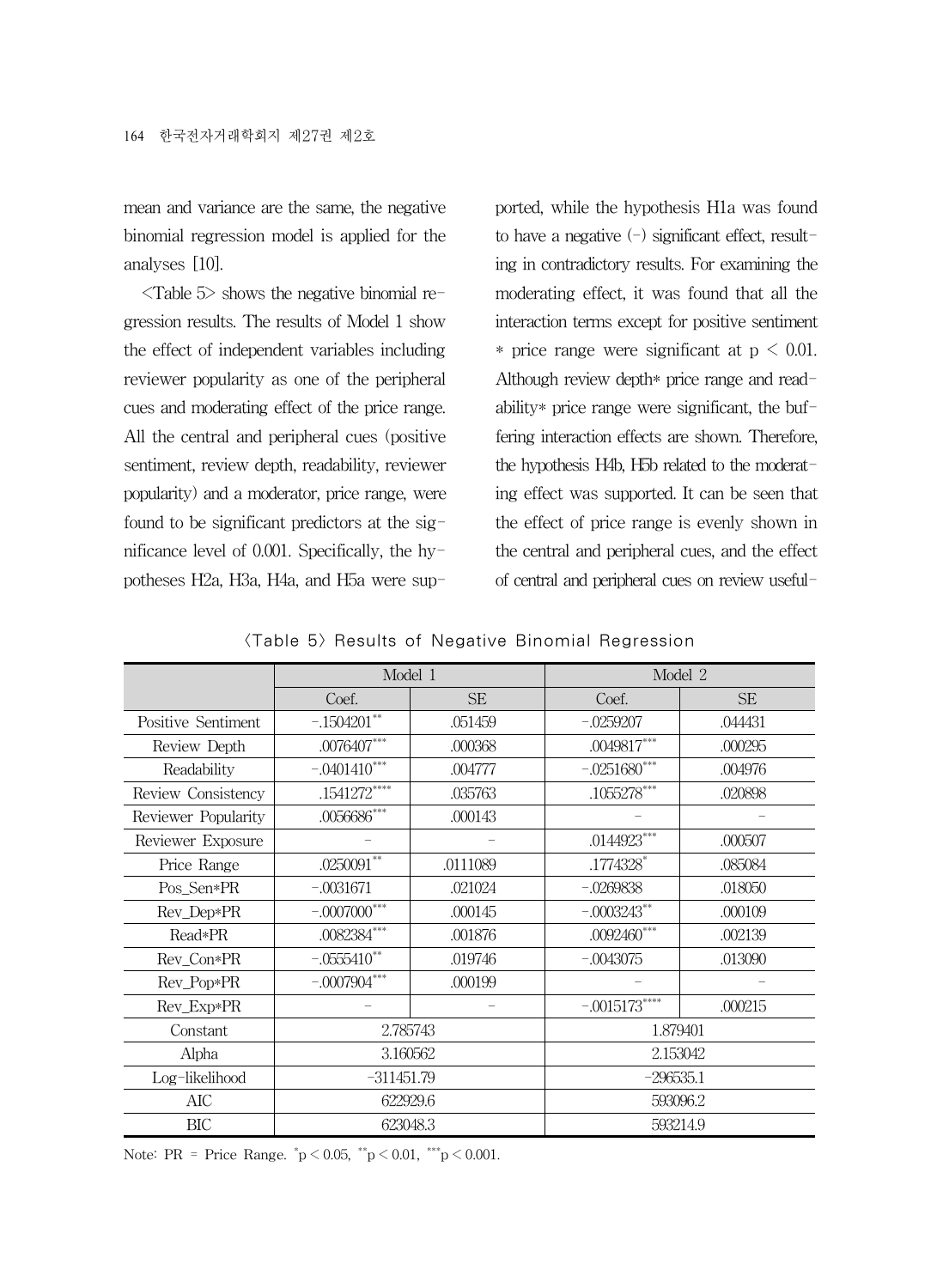|                  | <b>Hypothesis</b>                                                     | Result        |
|------------------|-----------------------------------------------------------------------|---------------|
| Hla              | Positive Sentiment $\rightarrow$ Review Usefulness (+)                | Not supported |
| H1b              | Positive Sentiment * Price Range $\rightarrow$ Review Usefulness (+)  | Not supported |
| H <sub>2</sub> a | Review Depth $\rightarrow$ Review Usefulness (+)                      | Supported     |
| H2b              | Review Depth * Price Range $\rightarrow$ Review Usefulness (+)        | Not supported |
| H3a              | Readability $\rightarrow$ Review Usefulness (+)                       | Supported     |
| H3b              | Readability * Price Range $\rightarrow$ Review Usefulness (+)         | Not supported |
| H4a              | Review Consistency $\rightarrow$ Review Usefulness (+)                | Supported     |
| H4b              | Review Consistency * Price Range $\rightarrow$ Review Usefulness (-)  | Not Supported |
| Н5а              | Reviewer Popularity $\rightarrow$ Review Usefulness (+)               | Supported     |
| H <sub>5</sub> b | Reviewer Popularity * Price Range $\rightarrow$ Review Usefulness (-) | Supported     |
| H6a              | Reviewer Exposure $\rightarrow$ Review Usefulness (+)                 | Supported     |
| H <sub>6</sub> b | Reviewer Exposure * Price Range $\rightarrow$ Review Usefulness (-)   | Supported     |

<Table 6> Hypotheses Test

ness decreases as the price increase except for positive sentiment \* price range. However, we formulated the hypotheses that the effect of central cues on the usefulness increases as the price increase, only two hypotheses are supported for the moderating effects.

The results of Model 2 show the effect of independent variables including reviewer exposure as one of the peripheral cues and moderating effect of the price range. Including a moderator, all independent variables except for positive sentiment were found to be significant predictors at the significance level of 0.001 in Model 2. For examining the moderating effect, it was found that the review depth, readability in central cues, reviewer exposure in peripheral cues were moderated by price range (the interaction terms are significant at  $p < 0.01$ ). Despite some interaction terms (review depth \* price range and readability \* price range) were significant, they did not support the hypothesis because the buffering moderating effects were shown as Model 1. Therefore, the hypotheses H6b related to the moderating effect were supported. In conclusion, the central and peripheral clues, except for positive sentiment, are predictors that positively affect the usefulness of review, and their influence is moderated by price range. However, the influence of both the central and peripheral cues tend to decrease as the price increases. <Table 6> shows the results of the research model hypothesis test.

### 6. Discussion

This study examines the factors that determine the usefulness of the online reviews when consumers go through the process of searching information on experience goods,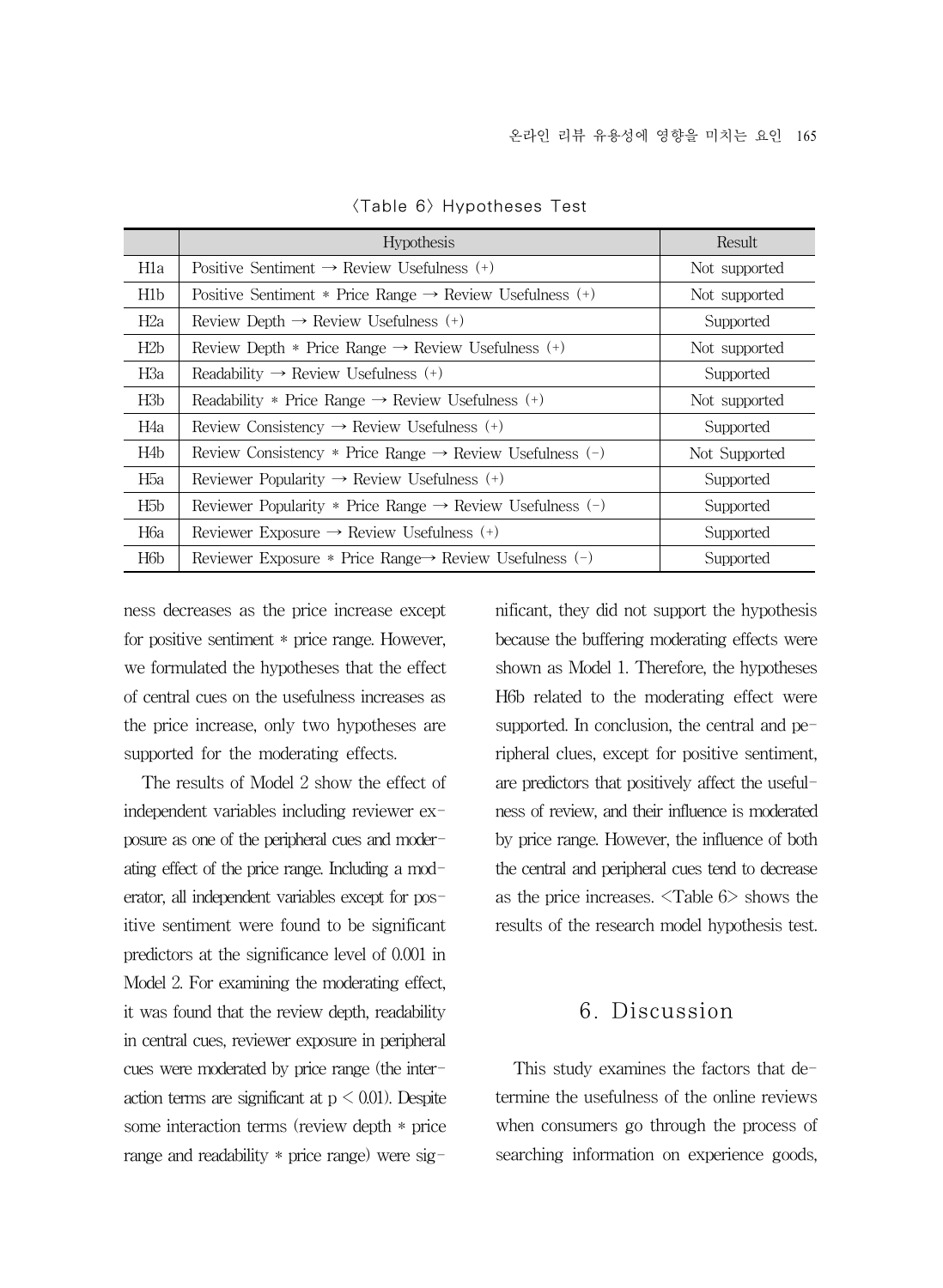with the review data of restaurants collected from Yelp. Determinants are classified into central cues (positive sentiment, review depth, readability) and peripheral cues (review consistency, reviewer popularity, reviewer exposure) based on ELM. Also, the restaurant price range is set as a moderating variable to investigate if the impact of each cue on the usefulness of the review is moderated by price range. Analysis results on the effects of these variables on the review usefulness are meaningful in that they have supported the results of previous studies and have enlarged the relevant studies by examining the moderating effect of the restaurant price range.

The central cues including review depth and readability, and the peripheral cues including review consistency, reviewer popularity, and reviewer exposure, have a significant effect on the usefulness of the review. On the other hand, positive sentiment among the central cues is found to have a negative effect on the usefulness of reviews as the ratio of positive words in restaurant review messages increased, contrary to the hypothesis. While there were conflicting opinions in the previously conducted studies on sentiment analysis, in this study it was confirmed that positive sentiments have a negative effect on the usefulness of reviews in restaurant contexts.

There are differences in the processing of review information as the price range of the restaurant. The effect of review depth, readability as central cues, and reviewer popularity, reviewer exposure as peripheral cues on the usefulness of review are weaker for a high-priced restaurant than for a low-priced restaurant. The results that the effects of peripheral cues on the usefulness of review are weaker for a high-priced restaurant are consistent with the argument of Baek et al. [1]. In addition, the result of the moderating effect on the relationship between reviewer popularity and the usefulness of review is consistent with Zhu et al. [44]'s work.

On the other hand, the results on the moderating effect related to central cues are contrary to the assumptions. Experience goods such as restaurants have very diverse factors that affect product evaluation compared to search goods, and consumers expect different services and quality depending on price, intention, and circumstances. The central cues in information processing for experience goods may be different from that of existing search goods, and it is difficult to grasp the contents of the review as the central cues in this study mainly reflect the physical characteristics of the review. Therefore, as Wang et al. [39], it is judged that it is necessary to approach the central cues in a way that consumers focus on what information they process in evaluating an experience product by considering the contents and meaning of reviews.

In practice, this study suggests that restaurant price ranges need to be considered in understanding what reviews are useful in the customer's restaurant review platforms dealing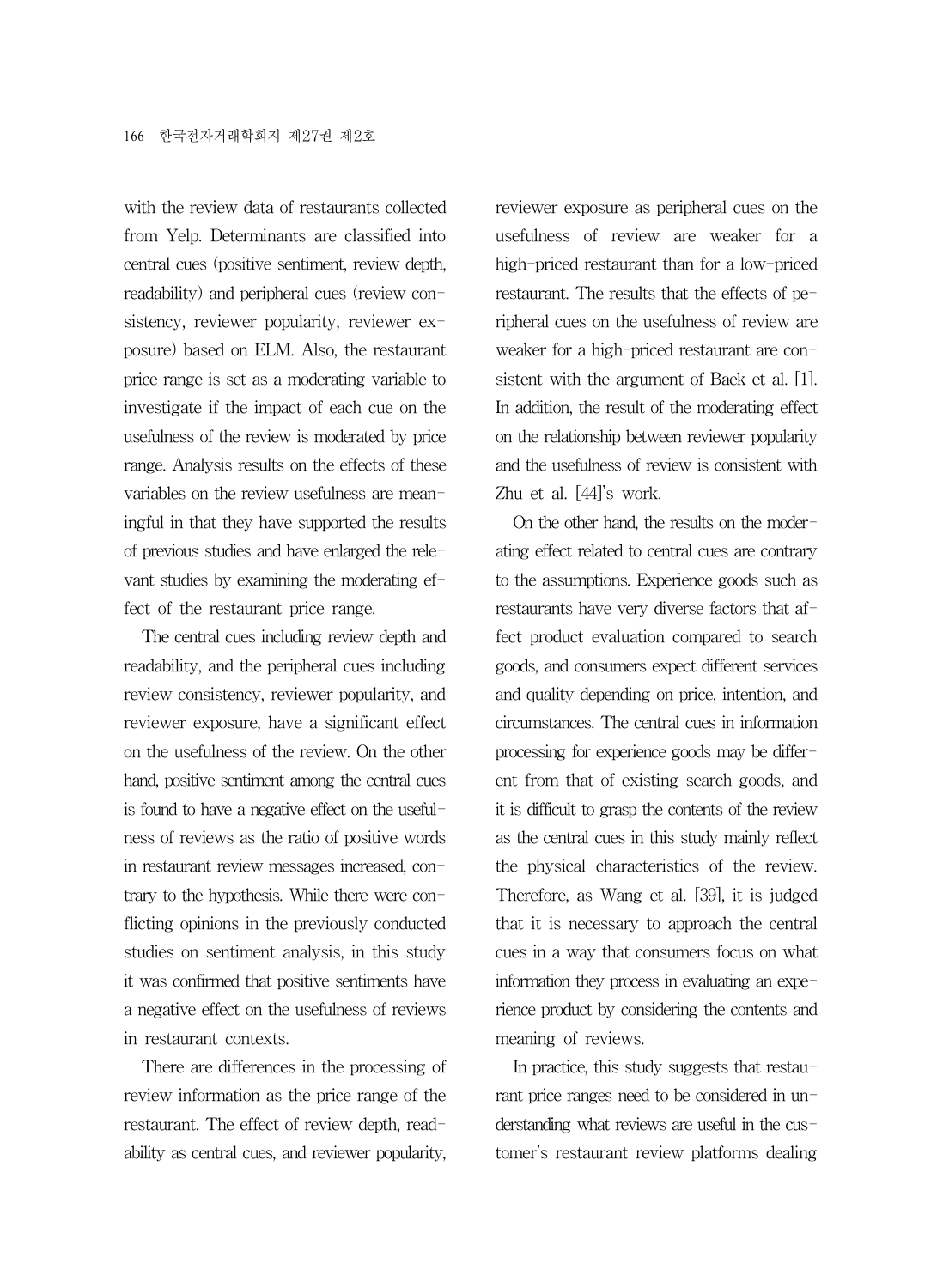with experience goods in retaining useful reviews for customers rather than simply retaining large amounts of reviews. This will make it easier for potential consumers to find the information they need, reduce search costs, and help them make better decisions. The results of this study are expected to be used to optimize the online review environment and systems for both review platforms representing the digital transformation and suppliers or sellers selling products and services.

#### 6.1 Academic Implications

First, the ELM was applied to restaurant reviews. As a result of examining how the attributes of restaurant reviews affect the usefulness of reviews, it is found that both central cues and peripheral cues have a significant influence on the usefulness of the reviews. Baek et al. [1] argued that experience goods recognize usefulness through peripheral clues, but the results of this study suggest that even experience goods can differ in perceiving the review usefulness for consumers depending on product in details, and both central and peripheral cues affect restaurant products.

Second, this study examined the effect of the attributes of reviews on usefulness according to the attributes of the restaurant subject to the review. it was confirmed that the price range recognized by customers can be applied as a moderating variable. Some studies have classified product prices into high and low prices based on a certain price for a product [2], or compared between star ratings in the case of hotels [22], which are experiences similar to restaurants. However, unlike hotels that have relatively clear price range by class, restaurant businesses have many options of food to sell, which makes it difficult to clearly recognize the price level of a particular restaurant. By using the price range based on the average price range that the customer actually paid, this study could analyze the moderating effect of price range for the restaurant reviews and verified that the price range perceived by consumers could be used as a moderating variable.

Third, since this study used actual online reviews published on Yelp, it was possible to more objectively and accurately identify potential customers' perceptions of online restaurant reviews. Unlike previous studies, meaningful results could be drawn in that a large amount of data was used. In addition, it is relatively free from problems such as common method bias and generalization of questionnaire and scenario-based experimental research, which have been commonly used in online review research.

#### 6.2 Managerial Implications

The practical implications of this study are as follows. First, from the reviewer's perspective, it is possible to write more useful reviews by understanding the central cues of reviews, that is, how other consumers perceive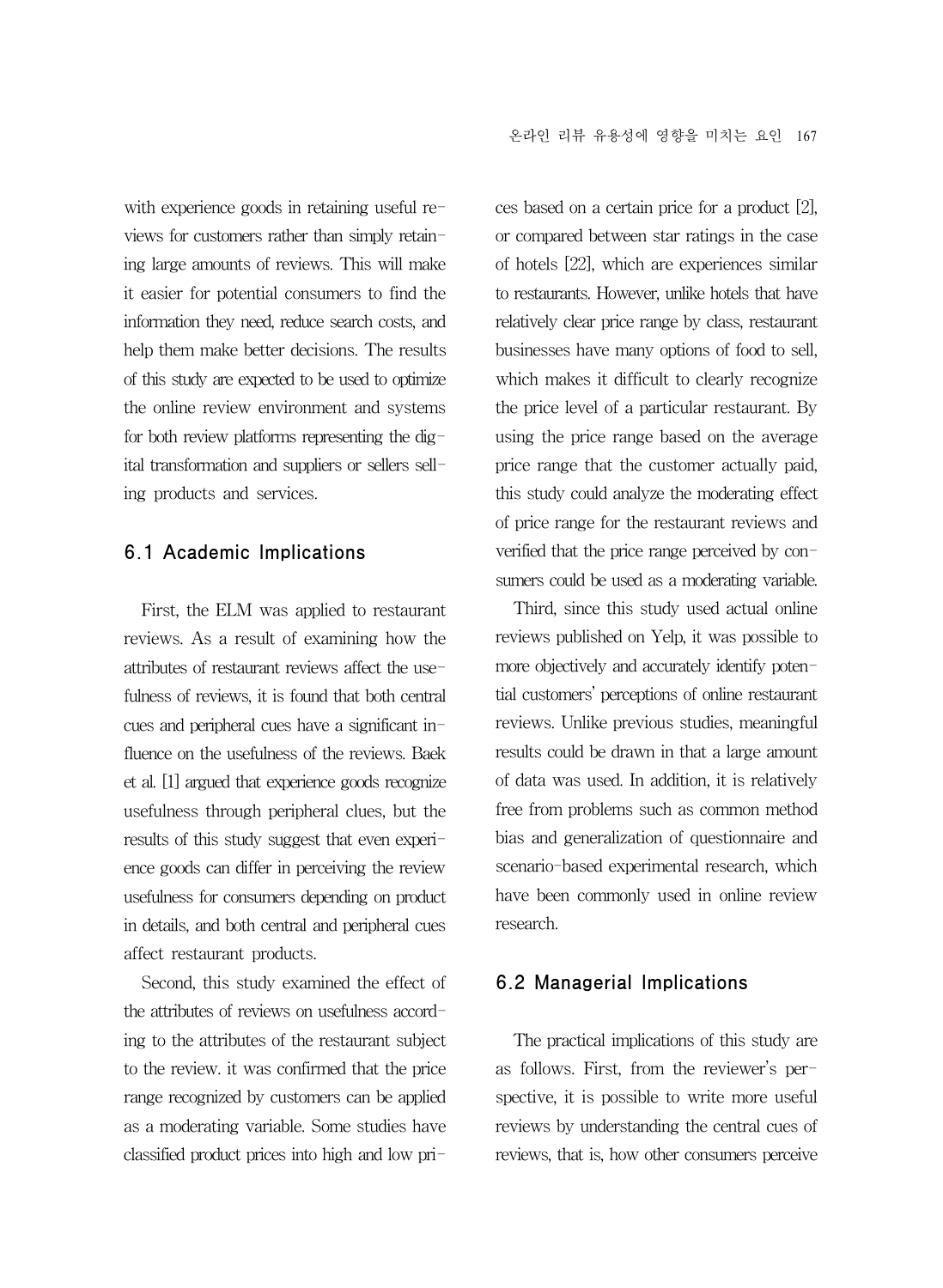a review according to the attributes of reviews. Specifically, review depth and readability have a positive effect on the usefulness of restaurant reviews. Therefore, reviewers can increase the usefulness of the reviews they write by writing a lengthy review containing information about the restaurant or making it easy for consumers to read when writing a review. On the other hand, in the context of a restaurant, highlighting positive sentiment is not important because positive reviews do not affect review usefulness.

Second, from the perspective of the review platform, it is necessary to recognize the importance of the peripheral cues of the review and utilize them. According to this study, review consistency, reviewer popularity, and reviewer exposure have positive effects on review usefulness. Therefore, the review platform can help consumers quickly find and utilize useful reviews among numerous reviews, by creating a system that makes it easier for reviewers to connect with more friends within the platform and improving the system so that consumers can easily recognize reviewers who have written many reviews. In addition, since consumers perceive that the higher the consistency of the review, the more useful the review, so prioritizing the exposure of reviews similar to the average rating can also be a way to contribute on reducing the review search cost for consumers.

Finally, this study raises the need for restaurant managers or marketers to recognize

the price range of their restaurant and understand how to manage reviews according to the price range. Specifically, when the price of a restaurant is relatively low, more attention should be paid to review depth, review readability, reviewer popularity, and reviewer exposure. For example, in restaurants with low prices, restaurants can consider marketing to reviewers who have many reviews written or are popular on the review platform. It may also be helpful to encourage customers to write useful reviews by offering small products to customers who have written long or highly readable reviews.

#### 6.3 Limitations and Future Directions

This study has three limitations. First, there is a limit to generalization because we analyzed only reviews of restaurants located in Las Vegas, Nevada provided by Yelp.com. Las Vegas is the region that contains the most review data among the regions included in the Yelp's dataset. However, we think it will be more meaningful if the research is conducted by including other regions or comparing many regions.

Second, Yelp data categorized the price of restaurants into  $1 - 4$  levels (1st level: under \$10, 2nd level:  $$11~30$ , 3rd level: \$31~61, 4th level: over \$60), but actually the number of restaurants in the 3rd and 4th level price range is very small compared to the 1st and 2nd level. In addition to the difference in the number of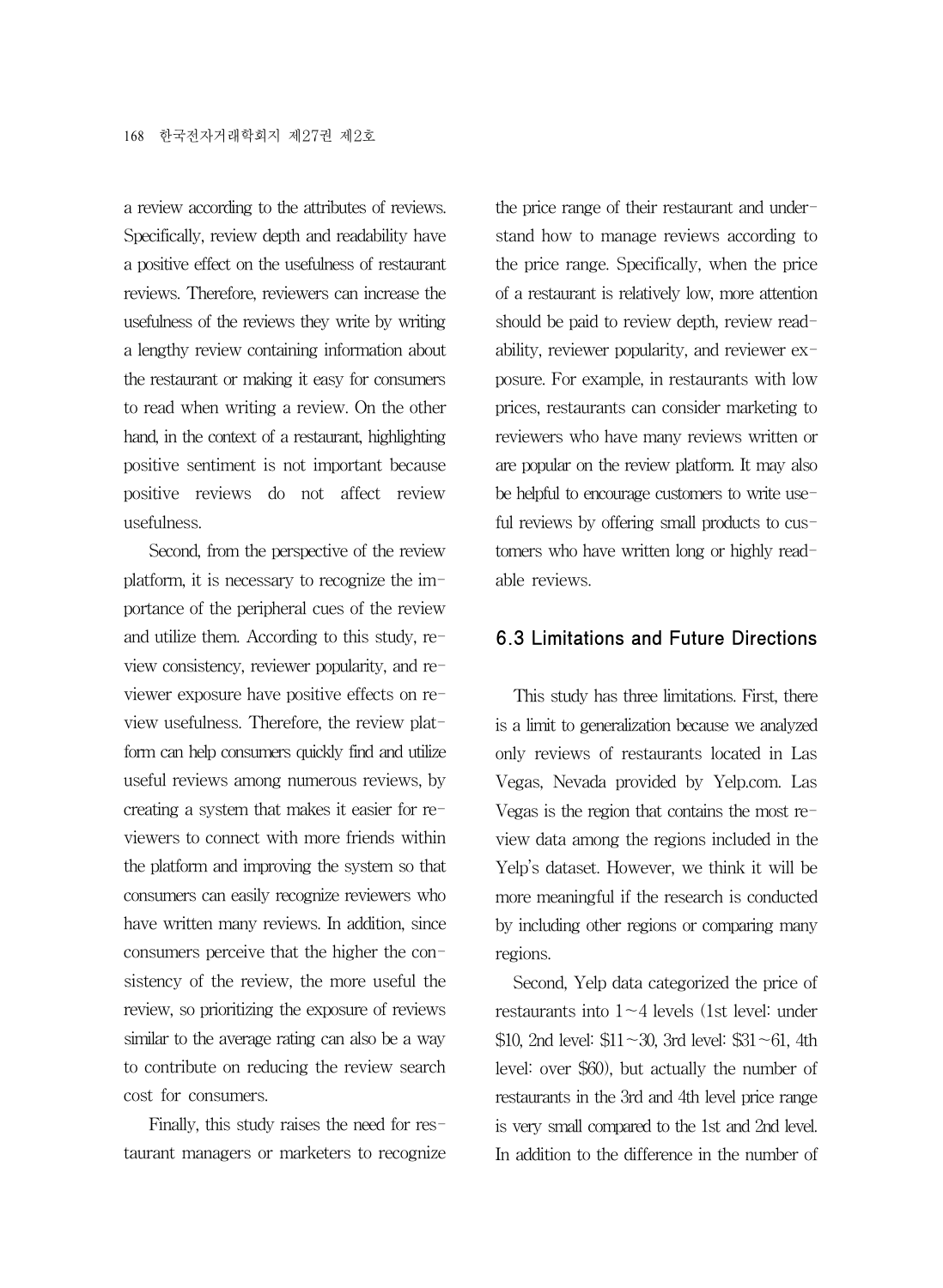온라인 리뷰 유용성에 영향을 미치는 요인 169

restaurants, there are only a few consumers who frequently dine out at high-end restaurants, so there is inevitably a large difference in the total number of reviews. In the future, it will be a better research by using the research methods that control these biases.

In addition, since the helpful votes and reviews are accumulated over time, usefulness and review consistency among variables can be affected by time. For this reason, we think that more sophisticated results could be obtained if the effect of time is controlled.

Finally, it is necessary to study other characteristics of the restaurant as a moderating variable through future research. As the attributes of the review itself are various, the products or services that review covers also have characteristics. Therefore, future research may provide useful information not only to consumers who read reviews but also to restaurant businesses by categorizing restaurants in various criteria to see how the effects of cues on the review usefulness vary. Moreover, it is also necessary to include analysis of reviews written in as many languages as possible in future studies. In areas where many foreign tourists visit or where a large number of specific foreigners reside, reviews written in both English and foreign languages may feel useful to more people than reviews written in English. If these points are supplemented through future research, more meaningful results can be derived.

# References

- [1] Baek, H. M., Ahn, J. H., and Choi, Y. S., "Helpfulness of online consumer reviews: Readers' objectives and review cues," International Journal of Electronic Commerce, Vol. 17, No. 2, pp. 99-126, 2012.
- [2] Baek, H. M., Ahn, J. H., and Ha, S. W., "Identifying factors affecting helpfulness of online reviews: The moderating role of product price," The Journal of Society for e-Business Studies, Vol. 16, No. 3, pp. 93-112, 2011.
- [3] Beuscart, J. S., Mellet, K., and Trespeuch, M., "Reactivity without legitimacy? Online consumer reviews in the restaurant industry," Journal of Cultural Economy, Vol. 9, No. 5, pp. 458-475, 2016.
- [4] Chaiken, S. and Eagly, A. H., "Communication modality as a determinant of message persuasiveness and message comprehensibility," Journal of personality and social psychology, Vol. 34, No. 4, pp. 605- 614, 1976.
- [5] Chen, M. Y., "Can two-sided messages increase the helpfulness of online reviews?," Online Information Review, Vol. 40, No. 3, pp. 316-332, 2016.
- [6] Cheng, Y. H. and Ho, H. Y., "Social influence's impact on reader perceptions of online reviews," Journal of Business Research, Vol. 68, No. 4, pp. 883-887, 2015.
- [7] Cheung, M. Y., Luo, C., Sia, C. L., and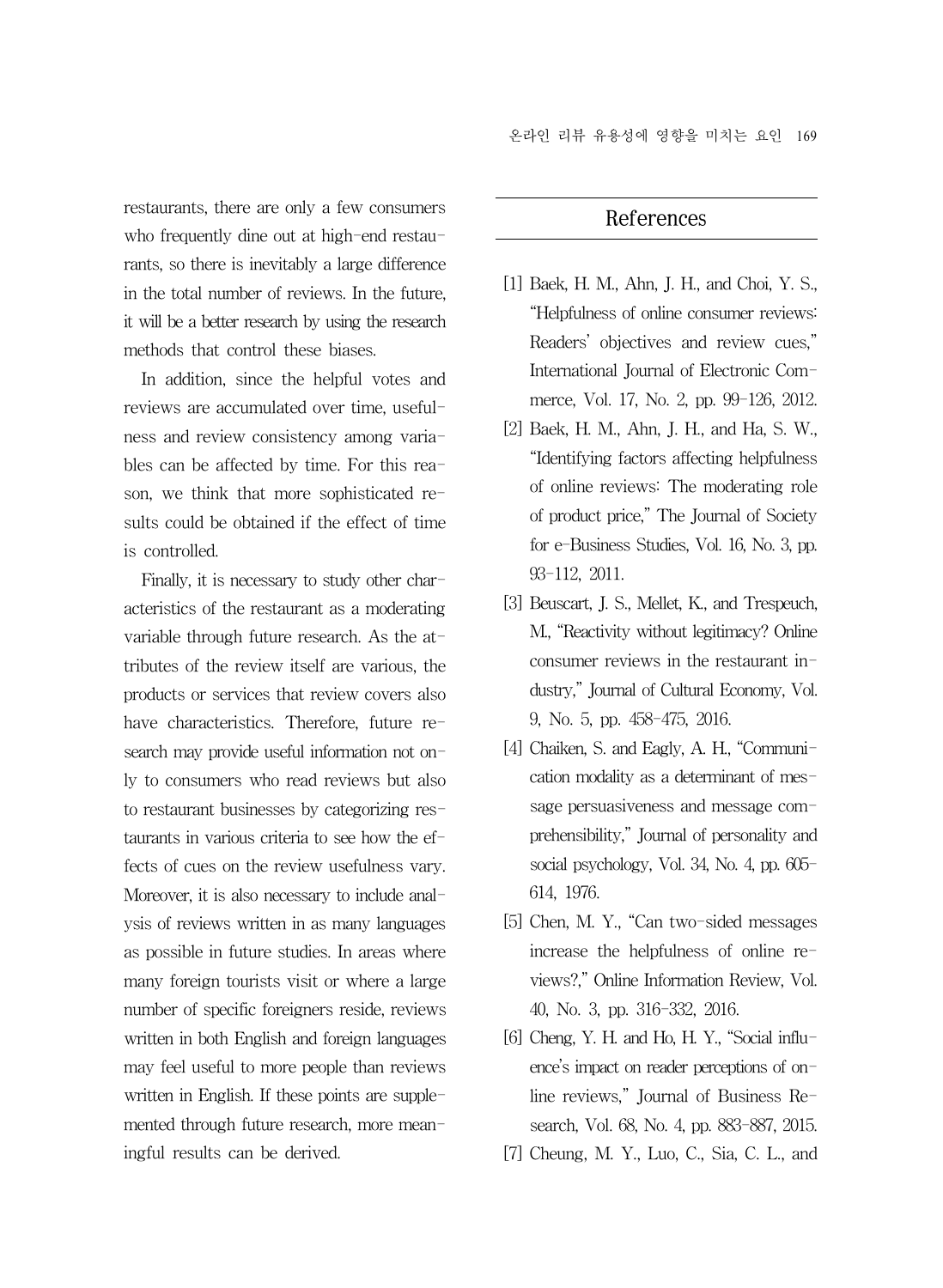Chen, H., "Credibility of electronic wordof-mouth: Informational and normative determinants of on-line consumer recommendations," International Journal of Electronic Commerce, Vol. 13, No. 4, pp. 9-38, 2009.

- [8] Cho, S. H. and Yi, M. Y., "Business implications of the factors that determine online review helpfulness," Entrue Journal of Information Technology, Vol. 13, No. 1, pp. 29-40, 2014.
- [9] Clemons, E. K., Gao, G. G., and Hitt, L. M., "When online reviews meet hyperdifferentiation: A study of the craft beer industry," Journal of Management Information Systems, Vol. 23 No. 2, pp. 149-171, 2006.
- [10] Cruz, R. A. and Lee, H. J., "The effects of sentiment and readability on useful votes for customer reviews with count type review usefulness index," Journal of Intelligence and Information Systems, Vol. 22, No. 1, pp. 43-61, 2016.
- [11] Fang, B., Ye, Q., Kucukusta, D., and Law, R., "Analysis of the perceived value of online tourism reviews: Influence of readability and reviewer characteristics," Tourism Management, Vol. 52, pp. 498- 506, 2016.
- [12] Filieri, R., Hofacker, C. F., and Alguezaui, S., "What makes information in online consumer reviews diagnostic over time? The role of review relevancy, factuality, currency, source credibility and ranking

score," Computers in Human Behavior, Vol. 80, pp. 122-131, 2018.

- [13] Ghose, A. and Ipeirotis, P. G., "Estimating the helpfulness and economic impact of product reviews: Mining text and reviewer characteristics," IEEE transactions on knowledge and data engineering, Vol. 23, No. 10, pp. 1498-1512, 2010.
- [14] Hair, J. F., Black, W. C., Babin, B. J., Anderson, R. E., and Tatham, R. L., Multivariate data analysis, Vol. 5, No. 3, Upper Saddle River, NJ: Prentice Hall, 1998.
- [15] Herr, P. M., Kardes, F. R., and Kim, J., "Effects of word-of-mouth and productattribute information on persuasion: An accessibility-diagnosticity perspective," Journal of Consumer Research, Vol. 17, No. 4, pp. 454-462, 1991.
- [16] Johnson, E. J. and Payne, J. W., "Effort and accuracy in choice," Management Science, Vol. 31, No. 4, pp. 395-414, 1985.
- [17] Kim, S. M., Pantel, P., Chklovski, T., and Pennacchiotti, M., "Automatically assessing review helpfulness," In Proceedings of the 2006 Conference on Empirical Methods in Natural Language Processing, pp. 423-430, 2006.
- [18] Kusumasondjaja, S., Shanka, T., and Marchegiani, C., "Credibility of online reviews and initial trust: The roles of reviewer's identity and review valence," Journal of Vacation Marketing, Vol. 18, No. 3, pp. 185-195, 2012.
- [19] Kwon, J. and Lee, M. Y., "A study on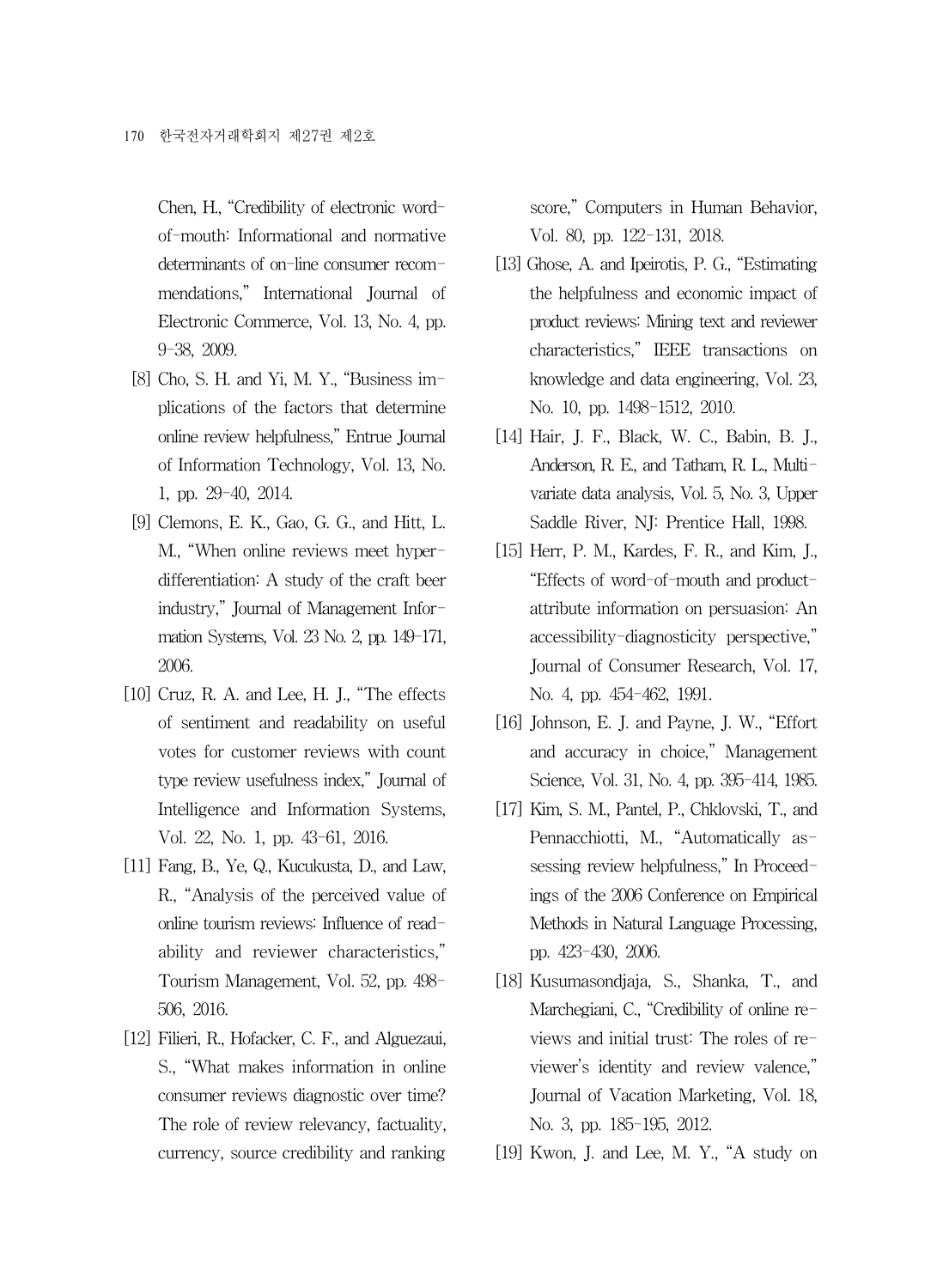the determining factors of online review helpfulness," Journal of Korea Intelligent information Systems Society, pp. 205-211, 2012.

- [20] Lascu, D. N., Bearden, W. O., and Rose, R. L., "Norm extremity and interpersonal influences on consumer conformity," Journal of Business Research, Vol. 32, No. 3, pp. 201-212, 1995.
- [21] Lee, E. J. and Shin, S. Y., "When do consumers buy online product reviews? Effects of review quality, product type, and reviewer's photo," Computers in Human Behavior, Vol. 31, pp. 356-366, 2014.
- [22] Lee, H. A., Chung, N. H., and Koo, C. M., "The relational analysis between types of online hotel review and usefulness according to the hotel class," Korea Management Review, Vol. 46, No. 1, pp. 137-156, 2017.
- [23] Lee, J., Park, D. H., and Han, I., "The effect of negative online consumer reviews on product attitude: An information processing view," Electronic commerce research and applications, Vol. 7, No. 3, pp. 341-352, 2008.
- [24] Lin, L., Gang, R., Hong, T., and Yang, S. B., "Exploring simultaneous presentation in online restaurant reviews: An analysis of textual and visual content," Asia Pacific Journal of Information Systems, Vol. 29, No. 2, pp. 181-202, 2019.
- [25] Liu, Z. and Park, S., "What makes a useful online review? Implication for travel prod-

uct websites," Tourism Management, Vol. 47, pp. 140-151, 2015.

- [26] Lopes, A. I., Dens, N., De Pelsmacker, P., and De Keyzer, F., "Which cues influence the perceived usefulness and credibility of an online review? A conjoint analysis," Online Information Review, Vol. 45, Vo. 1, pp. 1-20, 2021.
- [27] Lu, X., Ba, S., Huang, L., and Feng, Y., "Promotional marketing or word-ofmouth? Evidence from online restaurant reviews," Information Systems Research, Vol. 24, No. 3, pp. 596-612, 2013.
- [28] Ludwig, S., De Ruyter, K., Friedman, M., Brüggen, E. C., Wetzels, M., and Pfann, G., "More than words: The influence of affective content and linguistic style matches in online reviews on conversion rates," Journal of Marketing, Vol. 77, No. 1, pp. 87-103, 2013.
- [29] Manganari, E. E. and Dimara, E., "Enhancing the impact of online hotel reviews through the use of emoticons," Behaviour & Information Technology, Vol. 36, No. 7, pp. 674-686, 2017.
- [30] Mudambi, S. M. and Schuff, D., "Research note: What makes a helpful online review? A study of customer reviews on Amazon.com," MIS Quarterly, Vol. 34, No. 1, pp. 185-200, 2010.
- [31] Nakayama, M. and Wan, Y., "The cultural impact on social commerce: A sentiment analysis on Yelp ethnic restaurant reviews," Information & Management, Vol. 56, No. 2, pp. 271-279, 2019.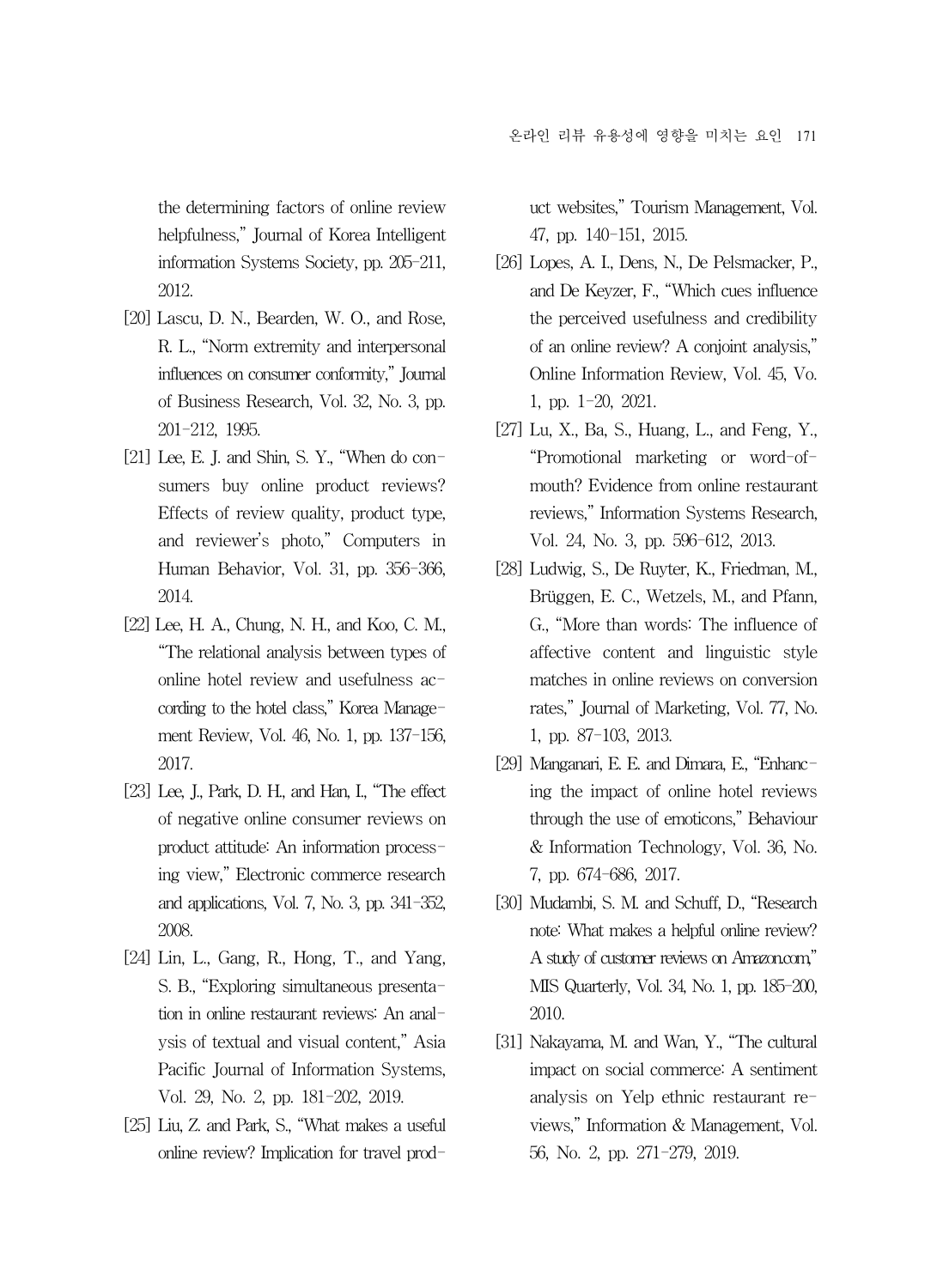- [32] Park, C. and Lee, T. M., "Information direction, website reputation and eWOM effect: A moderating role of product type," Journal of Business Research, Vol. 62, No. 1, pp. 61-67, 2009.
- [33] Park, D. H., Lee, J., and Han, I., "The effect of on-line consumer reviews on consumer purchasing intention: The moderating role of involvement," International Journal of Electronic Commerce, Vol. 11, No. 4, pp. 125-148, 2007.
- [34] Petty, R. E. and Cacioppo, J. T., "The elaboration likelihood model of persuasion," Communication and Persuasion, Springer, New York, NY, pp. 1-24, 1986.
- [35] Schindler, R. M. and Bickart, B., "Perceived helpfulness of online consumer reviews: The role of message content and style," Journal of Consumer Behaviour, Vol. 1, No. 3, pp. 234-243, 2012.
- [36] Schuckert, M., Liu, X., and Law, R., "Hospitality and tourism online reviews: Recent trends and future directions," Journal of Travel & Tourism Marketing, Vol. 32, No. 5, pp. 608-621, 2015.
- [37] Treisman, A. M. and Phil, D., "Selective attention in man," British Medical Bulletin, Vol. 20, No. 1, pp. 12-16, 1964.
- [38] Veale, R. and Quester, P., "Do consumer expectations match experience? Predicting the influence of price and country of origin on perceptions of product quality," International Business Review, Vol. 18, No. 2, pp. 134-144, 2009.
- [39] Wang, E. Y., Fong, L. H. N., and Law,

R., Review helpfulness: the influences of price cues and hotel class, In Information and Communication Technologies in Tourism 2020, Springer, Cham, pp. 280-291, 2020.

- [40] Weiss, A. M., Lurie, N. H., and MacInnis, D. J., "Listening to strangers: whose responses are valuable, how valuable are they, and why?," Journal of marketing Research, Vol. 45, No. 4, pp. 425-436, 2008.
- [41] Willemsen, L. M., Neijens, P. C., Bronner, F., and De Ridder, J. A., "Highly recommended!" The content characteristics and perceived usefulness of online consumer reviews," Journal of Computer-Mediated Communication, Vol. 17, No. 1, pp. 19-38, 2011.
- [42] Yang, S. B., Lee, S., Lee, J., and Koo, C., "An empirical examination of online restaurant reviews on Yelp. com: A dual coding theory perspective," International Journal of Contemporary Hospitality Management, Vol. 29, No. 2, pp. 817-839, 2017.
- [43] Ye, Q., Zhang, Z., and Law, R., "Sentiment classification of online reviews to travel destinations by supervised machine learning approaches," Expert Systems with Applications, Vol. 36, No. 3, pp. 6527-6535, 2009.
- [44] Zhu, L., Yin, G., and He, W., "Is this opinion leader's review useful? Peripheral cues for online review helpfulness," Journal of Electronic Commerce Research, Vol. 15, No. 4, pp. 267-280, 2014.